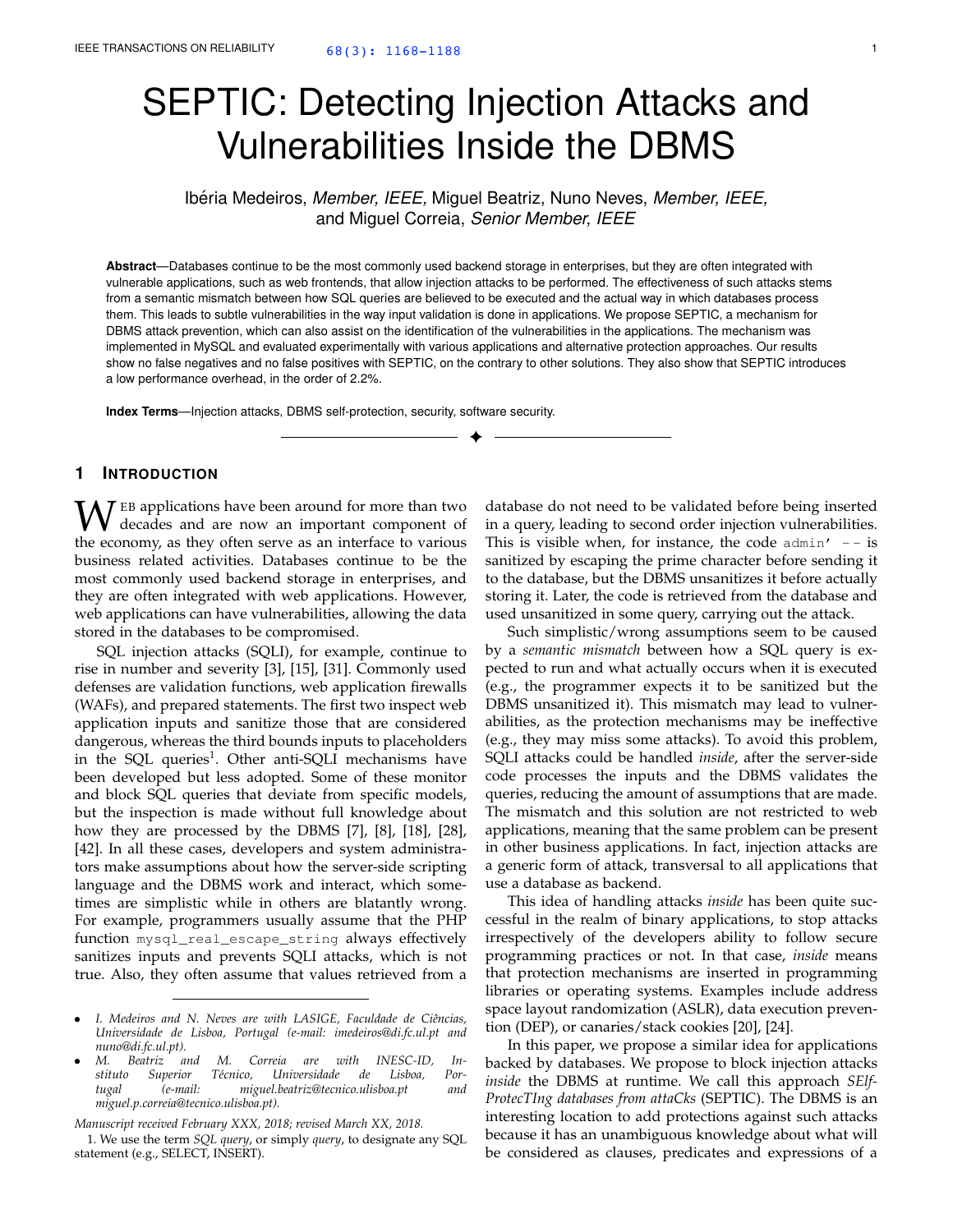SQL statement. No mechanism that actuates outside of the DBMS has such knowledge.

We address two categories of database attacks: *SQL injection attacks*, which continue to be among those with highest risk [17] and for which new variants continue to appear [37]; and *stored injection attacks*, including stored cross-site scripting, which also involve SQL queries. For SQLI, we propose to catch the attacks by comparing queries with query models, improving an idea that has been previously used only outside of the DBMS [7], [8], [18], [42], and by comparing queries with validated queries with a similarity method, improving detection accuracy. For stored injection, we employ plugins to deal with specific attacks before data is inserted in the database.

SEPTIC relies on two new concepts. Before detecting attacks, the mechanism can be trained by forcing calls to all queries in an application. The result is a set of query models. However, as training may be incomplete and not cover all queries, we introduce the notion of putting in *quarantine* queries at runtime for which SEPTIC has no query model. The second concept, *aging*, deals with updates to query models after a new release of an application, something that is inevitable in real world software. Both concepts allow a reduction of the false negative (attacks not detected) and false positive (alerts for non-attacks) rates.

We demonstrate the approach with a common deployment scenario: MySQL, probably the most popular opensource DBMS [38], and PHP, the language most used to build web applications (more than 80%) [45]. We also explore Java/Spring, the second most employed programming language, and the Gambas language, used to develop many business applications. SEPTIC is evaluated experimentally to assess its effectiveness to block attacks, including in the tests a set of non-trivial SQLI attacks [36], [37]. SEPTIC is also compared with a number of alternative solutions, including the ModSecurity WAF and recent anti-SQLI mechanisms proposed in the literature, with SEPTIC showing neither false negatives nor false positives, on the contrary of the others. The impact of our approach on the performance of MySQL is analyzed by running BenchLab [10]. The experiments give evidence of very low overheads, around 2.2%.

# **2 DBMS INJECTION ATTACKS**

As we stated before, we denominate *semantic mismatch* as an incorrect perception about how the SQL queries are executed by the DBMS – the developer expects queries to be processed in a certain way but they are actually run in a different manner. This mismatch often leads to mistakes in the implementation of protections in the source code of applications, making these vulnerable to SQL injection and other attacks involving the DBMS. The problem is subjective in the sense that it depends on the programmer, but some mistakes are usual. A common way to try to prevent SQLI consists in sanitizing user inputs before they are used in SQL queries.

The PHP function  $\texttt{mysql\_real\_escape\_string}^2$ , for

2. Notice that PHP 7 recommends the use of function ysqli\_real\_escape\_string to escape strings. mysqli\_real\_escape\_string This function modifies strings in the same manner as mysql\_real\_escape\_string, and therefore leads to the same problems as the latter.

instance, precedes special characters (like prime or double prime) with a backslash, transforming these delimiters into normal characters. However, sanitization functions do not behave as envisioned when the special characters are represented differently from expected, e.g., ' (prime) is encoded as %27. In such case, the DBMS decodes and executes the queries with the prime character. We identified several DBMS injection attacks in the literature, including a variety of cases related to semantic mismatch [11], [13], [14], [29], [36], [37], [39]. Table 1 classifies these attacks. The first three columns identify the classes, whereas the fourth and fifth explain how the PHP sanitization functions and the DBMS process the example malicious inputs of the sixth column.

As mentioned in the introduction, we consider two main classes of attacks: *SQL injection* and *stored injection* (first column). These classes are divided in sub-classes corresponding to common designations of attacks targeting the DBMS, namely, classes A to E for the former and class F to H for the latter. However, class E might also fit on the latter class of attacks. Classes S.1 and S.2 are related with classes A to E and separate the attacks based on the way they affect the syntactic structure of the SQL query. Class S.1 is composed of attacks that modify this structure, while class S.2 encompasses attacks that change the query but mimic its original structure.

| $1$ \$user = mysql_real_escape_string(\$_POST['username']);      |
|------------------------------------------------------------------|
| 2 \$pass = $mysql\_real\_escape\_string$ (\$_POST['password']);  |
| $3$ \$query = "SELECT $*$ FROM users WHERE username='\$user' AND |
| password='\$pass'";                                              |
| $4$ \$result = $mysg1$ query (\$query);                          |

Listing 1: Script vulnerable to SQLI with encoded characters.

Class  $A - obfuscation - contains five subclasses that$ represent cases of semantic mismatch. As an example, consider the code excerpt in Listing 1 implementing a login script that checks the user credentials (username, password) in the database.<sup>3</sup> Both user inputs are sanitized by the mysql\_real\_escape\_string function (lines 1-2) before inserting them in the query (line 3) and submitting the request to the DBMS (line 4). If an attacker injects the  $\alpha$ dmin' -string as username (line 1), the \$user variable receives this string sanitized, with the prime character preceded by a backslash. The user  $admin\}'$  -- does not exist in the database, and so this SQLI attack is not successful.

On the contrary, this sanitization is ineffective if the input uses URL encoding [6], leading to an attack of class A.1. Imagine that the attacker inserts the same username URL-encoded: %61%64%6D%69%6E%27%2D%2D%20. mysql\_real\_escape\_string function does not sanitize the input because it does not recognize %27 as a prime. However, MySQL receives that string as part of a query, and decodes it, thus executing SELECT \* FROM users WHERE username='admin' -- ' AND password=' foo'. The attack is effective because this query is equivalent to SELECT \* FROM users WHERE username='admin' (no password has to be provided as the two characters  $-$  indicate that the rest of the code in the line should be ignored). This is also an attack of class S.1 as the structure of the query is

<sup>3.</sup> All examples included in the paper were tested with Apache 2.2.15, PHP 5.5.9 and MySQL 5.7.4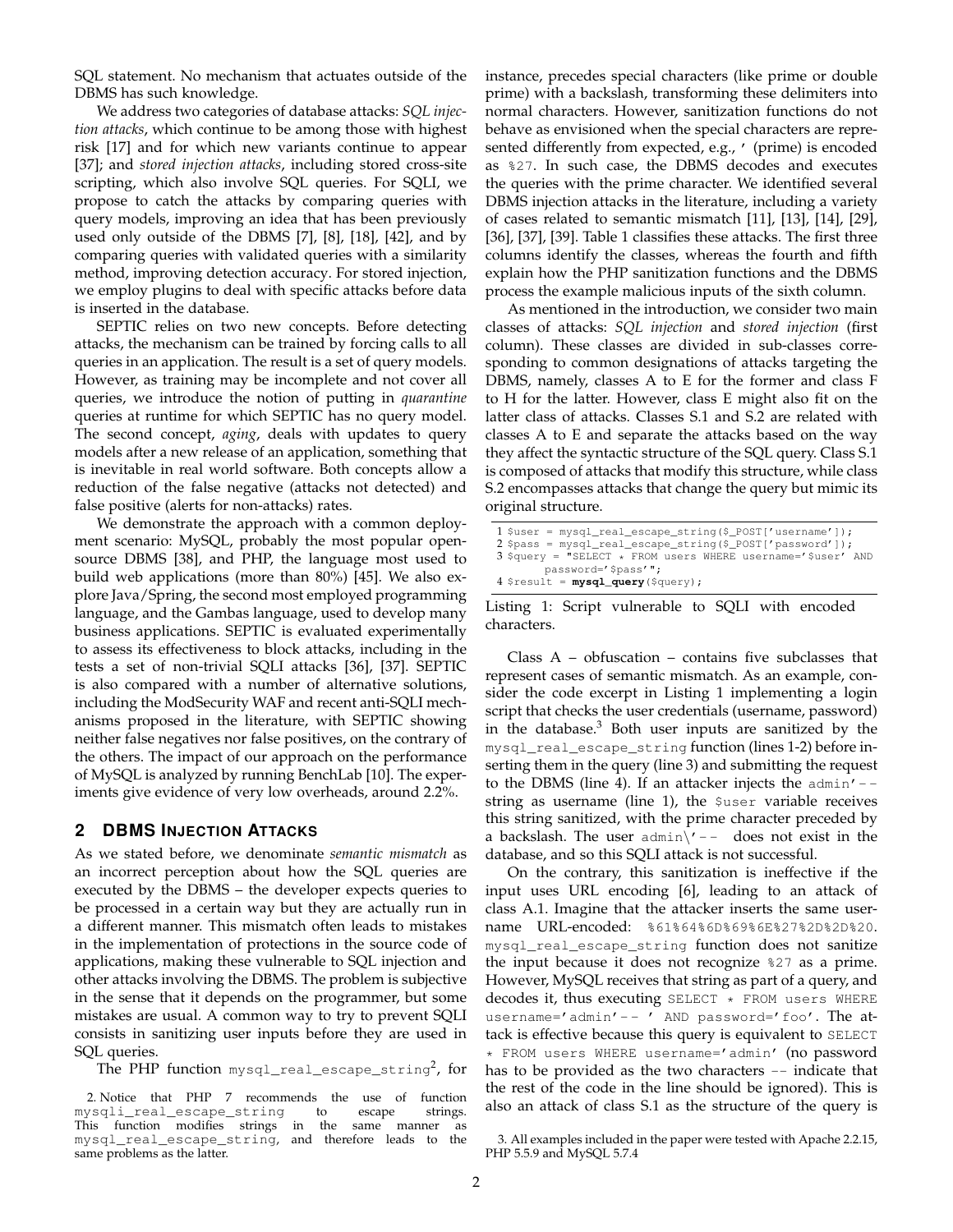TABLE 1: Classes of attacks against DBMSs.

| <b>Class</b> |              | Class name                | PHP sanit. func.                     | <b>DBMS</b>             | Example malicious input       |  |
|--------------|--------------|---------------------------|--------------------------------------|-------------------------|-------------------------------|--|
|              | A            | Obfuscation               |                                      |                         |                               |  |
|              | A.1          | - Encoded characters      | do nothing                           | decodes and executes    | %27, 0x027                    |  |
|              | A.2          | - Unicode characters      | do nothing                           | translates and executes | $U+0027$ , $U+02BC$           |  |
|              | A.3          | - Dynamic SOL             | do nothing                           | completes and executes  | char(39)                      |  |
| injection    | A.4          | - Space character evasion | do nothing                           | removes and executes    | char(39)/**/0R/**/1=1--       |  |
|              | A.5          | - Numeric fields          | do nothing                           | interprets and executes | $0$ OR $1=1-$                 |  |
| SQL          | B            | Stored procedures         | sanitize                             | executes                | $admin' OR 1=1$               |  |
|              | $\mathsf{C}$ | Blind SOLI                | sanitize                             | executes                | $admin' OR 1=1$               |  |
|              | D            | Insert data               | unsanitizes and executes<br>sanitize |                         | $admin' OR 1=1--$             |  |
|              | Е            | Second order SOLI         |                                      | executes                | any of the above              |  |
|              |              | Stored XSS                |                                      |                         | <script>alert('XSS')</script> |  |
| $\ddot{m}$   | G            | Stored RCI, RFI, LFI      |                                      |                         | malicious.php                 |  |
| 5            | н            | Stored OSCI               |                                      |                         | ; cat /etc/passwd             |  |
|              | S.1          | Syntax structure          | sanitize                             | executes                | $admin' OR 1=1$               |  |
|              | S.2          | Syntax mimicry            | sanitize                             | executes                | $admin'$ AND $1=1--$          |  |

XSS: Cross-Site Scripting; RCI: Remote Code Injection; RFI:Remote File Inclusion; LFI: Local File Inclusion; OSCI: OS Command Injection

modified as the part that checks the password disappears. The other subclasses of A involve alternative masquerading techniques. In class A.2, the attacker encodes some characters in Unicode (e.g., the prime as U+02BC). In class A.3, a function is inserted and called dynamically (e.g., the prime is encoded as char(39)). Class A.4 uses spaces and equivalent strings to manipulate queries (e.g., concealing a space with a comment like  $/**/$  [11]. In classes A.3, A.4, and A.5, the DBMS decodes the obfuscated code before executing the query. Class A.5 abuses the fact that numeric fields do not require values to be enclosed with primes, and therefore a tautology can be created without these characters (similar to the example for A.1), fooling sanitization functions like mysql\_real\_escape\_string.

Class B – stored procedures – could be exploited in a similar way as queries constructed in the application code. These procedures may take inputs that modify or mimic the syntactic structure of the query, leading to attacks of classes S.1 or S.2. Class C – blind SQLI attacks – aims to extract information from the database by observing how the application responds to different inputs. These attacks may also fall in classes S.1 or S.2.

Class D – insert data – aims to add crafted data to the database (INSERT, UPDATE), so that later it can be retrieved and used in another query of the application. This class of attack is another case of semantic mismatch and it is the base of stored injection attacks (see next classes). For example, if an attacker provides the admin'  $OR 1=1--$  string, then it might be sanitized with mysql\_real\_escape\_string in the application. However, once the string reaches the DBMS, the input will be unsanitized before being saved in the database. These attacks may fall in classes S.1 or S.2.

Classes E to  $H$  – stored injection – are characterized by being executed in two steps: the first involves doing an SQL query that inserts attacker data in the database; the second uses this data to complete the attack. The specific attack depends on the data and how it is used. In a second order SQLI attack (class E), the data is a string specially crafted to be included in another SQL query, which is then executed in the second step. This second query is the attack itself and it may fall in classes S.1 or S.2. This is another case of semantic mismatch as the sanitization created by functions like mysql\_real\_escape\_string is removed by

the DBMS when the string is put in the database (first step of the attack – class D). A stored XSS (class F) involves placing a script (typically JavaScript) in the database in the first step, and then returning it to the browser of one or more users in the second step. The automatic execution of the script at the client causes some malicious action to be performed. In class G the data inserted in the database can be a malicious PHP script or an URL of a website containing such a script, resulting in a local or remote file inclusion, or on remote code injection. In class H, the attack inserts data in an operating system command, which is executed in the second step.

# **3 SEPTIC APPROACH AND ARCHITECTURE**

SEPTIC is implemented by a module inside the DBMS, allowing every query to be checked for attacks. The semantic mismatch problem is circumvented because queries are evaluated for detection purposes near the end of the DBMS data flow, just before the query is executed. As SEPTIC is inside the DBMS, it is independent from the application (e.g., from the application programming language) and the way it builds queries (e.g., dynamically). This lets SEPTIC analyze queries issued by any kind of application. However, with support from the application, SEPTIC can also contribute to the identification of the vulnerabilities that are being exploited (Section 7).

## **3.1 Approach overview**

Figure 1 shows the architecture of a web and a non-web application with a backend database. When the system starts, SEPTIC may undergo a training phase in order to obtain the query models for the application. We designate *administrator* the person or persons in charge of managing the DBMS and SEPTIC (e.g., decides when the training mode ends).

Later on, when SEPTIC is put in normal operation, it works basically in the following way:

1) An application requests the execution of a query. Optionally, the query instruction may contain an (external) identifier produced by the server-side language engine or the application;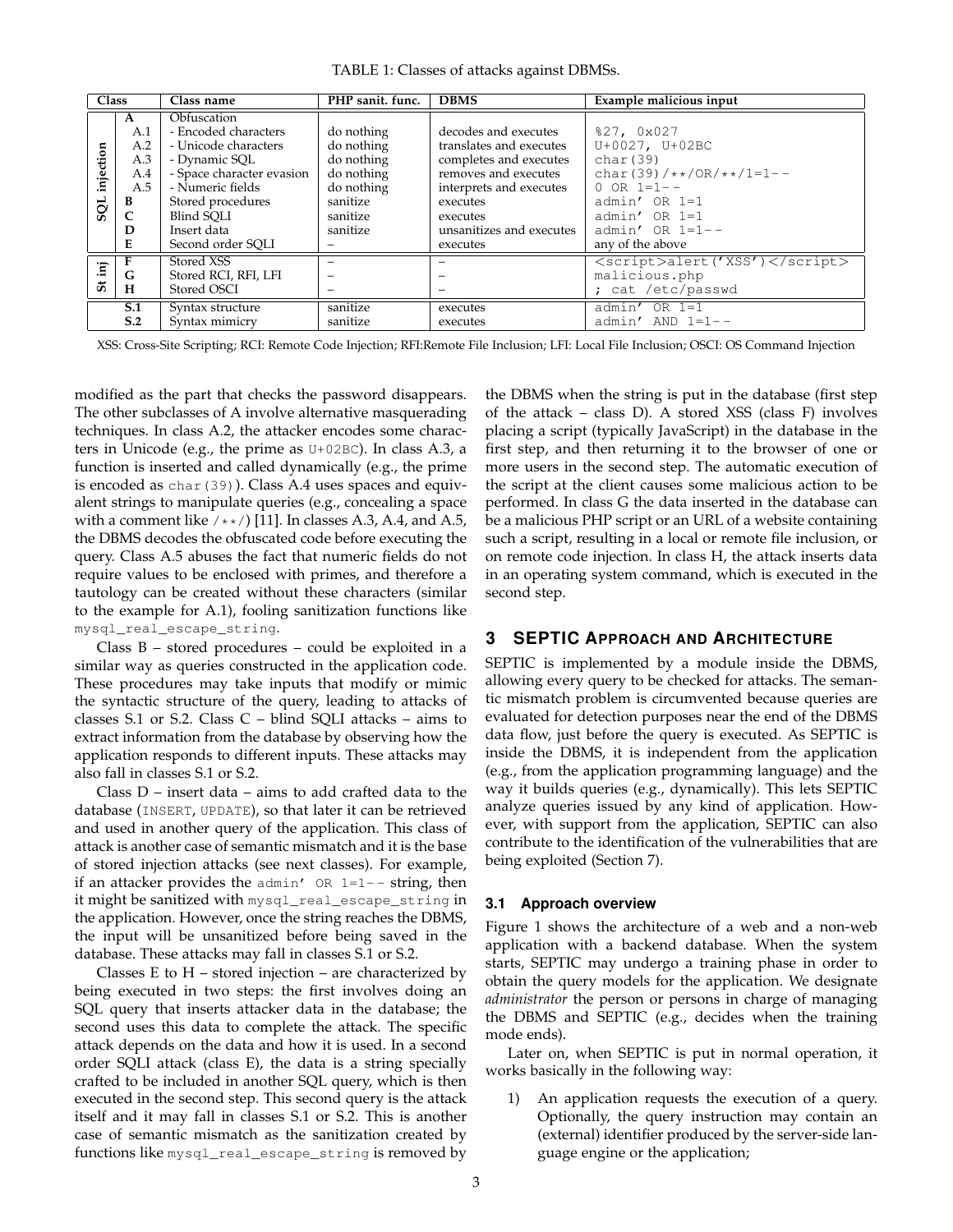2) The DBMS receives, parses and validates the query. Before it executes the query, SEPTIC is called to retrieve its associated query model, which is used to detect and block a potential incoming attack. If an external identifier arrives with the query, it is extracted to get context information about the places in the source code of the application where the query was built. This information can be helpful to locate a vulnerability in case an attack is found.



Fig. 1: Two kinds of applications backed by a DBMS with SEPTIC.

## **3.2 Architecture**

SEPTIC runs in three modes, one for training during the set up of the system (*training mode*) and two during normal operation (either *prevention* or *detection mode*). Figure 2 displays the various steps carried out by SEPTIC. The figure should be read starting from the black arrow at the top/left. Dotted-dashed arrows and processes represent the training mode, whereas solid arrows and processes represent common operations of normal mode for both prevention and detection modes. Thin dotted arrows and processes represent alternative paths for prevention mode, while double-solid arrows represent detection mode.



Fig. 2: Architecture and data flows of SEPTIC.

The query execution request received by the DBMS is called the *initial query* (Qinit), while the query resulting after the internal processing (parsing and validation) is named *validated query* (Qval). SEPTIC operates mainly with Qval but also resorts to Qinit in some cases.

Training is done by putting SEPTIC in *training mode* and by running the application for some time without attacks (Section 6.1). Training creates a set of *query models* (QMs),

each one associated with a *query identifier* (ID), and saves this data in the *learned QMs* data store (Section 6). ID is composed by an *internal query identifier* (IID) generated by SEPTIC, optionally complemented with an *external query identifier* (EID grey box in Figure 2) provided by the application (Section 4.2).

In normal operation, SEPTIC generates a *query structure* (QS) and an IID for every arriving request. The IID is used to build the ID. In addition, if an EID is embedded in Qinit, it is obtained and included in ID. SEPTIC enforces attack detection firstly by comparing the QS with the QM that was previously learned for that ID and secondly by looking for disparities between the QS and the Qinit. A SQLI attack is found if there is no match. Otherwise, SEPTIC runs a set of *plugins* that look for specific stored injection problems. Queries deemed valid are allowed to proceed with the DBMS processing, but before SEPTIC logs information about the QM that matched the QS.

The action that is taken when an attack is found depends on the mode of execution. In *prevention mode*, the attack is aborted, i.e., the query is dropped to interrupt processing. In *detection mode*, queries are run. In both modes, SEPTIC logs information about the attacks that were caught.

## **4 QUERY REPRESENTATIONS AND IDENTIFIERS**

SEPTIC processes queries validated by the DBMS and represents them by query structures (QSs) and query models (QMs), depending if it executes in normal operation (prevention or detection mode) or in training mode. Also, each query model is known by a query identifier (ID). Therefore, the core of SEPTIC relies on queries, their representations and identifiers. This section presents detailed information about them.

## **4.1 Queries, query structures and query models**

A query is an SQL statement to be executed by a DBMS. A query is composed by a set of elements, namely SQL clauses, fields, operators and functions that act on data. In an application, the great majority of these elements are fixed, and the exceptions are the data fields that contain inputs dynamically set by the applications (e.g., based on user provided data).

Applications typically handle a query simply as a string, since they have no need to separate or distinguish the elements of the SQL statement (i.e., elements are just parts of the string)<sup>4</sup>. On the other hand, SEPTIC needs more information about these elements to be able to make the various comparisons between the QS / QM / Qinit. Fortunately, the DBMS also requires that information, and assigns each of the queries' elements (clause, field, etc.) to a category. Therefore, from the point of view of SEPTIC, a query is a SQL statement sent by an application, which it can analyse with the same level of detail as the DBMS.

Arriving queries are parsed and validated by the DBMS before they are executed. Qinit is received in the form of a string and suffers several modifications until it becomes Qval. Namely, it is parsed, the SQL syntax is checked,

<sup>4.</sup> An exception occurs with prepared statements.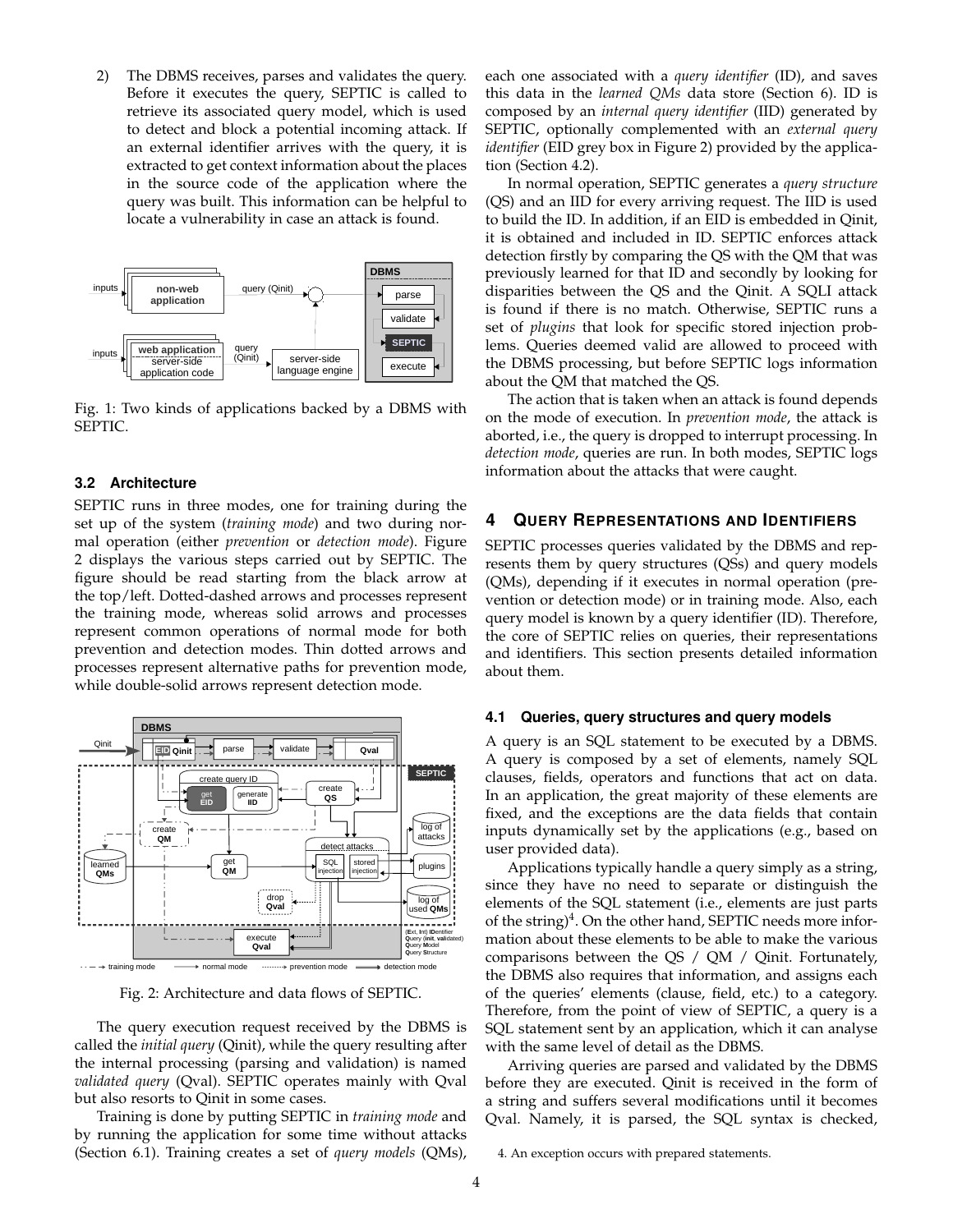| elem type   | elem data |
|-------------|-----------|
|             |           |
| elem_type   | elem data |
| clause name | elem data |
| ()          | ()        |
| elem type   | elem data |
|             |           |
| elem_type   | elem data |
| clause name | elem data |

Fig. 3: A generic query structure.

the comments are removed, and encoded characters are decoded. The query is finally executed iff no error is found.

SEPTIC assumes that Qval is in the form of a parse tree, represented as a *list of stacks* data structure, which is the usual way to maintain queries internally to the DBMS [5]. Every stack of the list corresponds to a clause (e.g., SELECT, FROM, WHERE) or statement (e.g., INSERT, UPDATE) of the query, and each of their nodes contains information about a query element, such as category/type (e.g., field, function, operator), data type (e.g., integer, string), and data value (i.e., the value itself). Table 2 presents examples of these elements that may compose a query.

TABLE 2: Examples of elements that can compose a query.

| Clause/Statement                                                                                                                      |                                            | Data type                                                                           |                           |  |
|---------------------------------------------------------------------------------------------------------------------------------------|--------------------------------------------|-------------------------------------------------------------------------------------|---------------------------|--|
|                                                                                                                                       | Category                                   | Data                                                                                |                           |  |
| <b>SELECT</b><br><b>FROM</b><br><b>WHERE</b><br><b>ORDER BY</b><br><b>GROUP BY</b><br><b>DELETE</b><br><b>UPDATE</b><br><b>INSERT</b> | operator<br>condition<br>field<br>function | +, -, between, like<br>and, or, not<br>field name, table name<br>char, average, sum | integer<br>real<br>string |  |

The *query structure* (QS) of a query is constructed by merging the content of all stacks in the list into a single stack. Figure 3 depicts a generic QS, showing from bottom to top the clauses and their elements. In the figure, each row represents a clause of the query or a query element. Clauses have a name and data:  $\langle$ CLAUSE\_NAME, ELEM\_DATA $\rangle$ . An element of the query is represented by the element type and the element data:  $\langle$  ELEM\_TYPE, ELEM\_DATA $\rangle$ . The single exception is the alternative format  $\langle$ DATA\_TYPE, DATA $\rangle$  that represents an input value inserted in the query (DATA) and its (primitive) data type (DATA TYPE). A part of the query is considered to be an input if its type is primitive (e.g., a string or an integer) or if it is compared to something in a predicate. For the clauses with conditional expressions (e.g., WHERE) the elements are inserted in the QS by doing a postorder traversal of the parse tree of the query (i.e., the left child is visited and inserted in the stack first, then the right child, and so on until the root). QS also contains a label with the main SQL clause (SELECT, DELETE, UPDATE,. . . ) to easily identify the type of the query. This label is designated as the SQL command.

As mentioned in the previous section, in training mode SEPTIC creates the query models (QMs). It builds a QM whenever the DBMS processes a query, but the model is only stored the first time the associated query ID is observed. The QM is the query without input data and it

is constructed using the QS. The process consists simply in substituting <code>DATA</code> (input data) by a special value  $\perp$  in all  $\langle$ DATA\_TYPE, DATA $\rangle$  nodes. This allows representing any input data independently of its content and length, since benign inputs do not alter the query model. On the other hand, the nodes without this special value are those that represent the static part of the query. Moreover, this special value is used to denote that these fields should not be compared during attack detection since their content can be different for each query received by SEPTIC for the same QM. In contrast, all the other nodes are identical in the QM and the QS, and so they must be compared during the attack detection (Section 5).

> Take as example the query SELECT name FROM users WHERE user='alice' AND pass='foo'. Figure 4 represents its (a) parse tree, (b) QS and (c) QM. In Figure 4(b) and (c) the gray items at the bottom have the clauses SELECT, FROM and WHERE. In Figure 4(b) the user input values are represented in bold and in Figure 4(c) they have the special value  $\perp$  as explained. In the left-hand column, each element of the query takes a category (field, data type, condition operator, etc.), whereas the right-hand column has the query's keywords, variables and primitive data type values. Notice that primitive data type elements (real, integer, decimal and string) also take a specific category, such as STRING\_ITEM (e.g., in the fourth row).

> *Remark* 1*.* SEPTIC processes any query that reaches the DBMS, after it is parsed and validated. This means that the DBMS is the component that handles the complexity of queries, which can be simple (e.g., the usual SELECT statements) or complicated (e.g., queries containing several parameters and sub-queries, including aggregated functions). Consequently, it is the DBMS, not SEPTIC, that performs the potentially hard job of identifying the different elements of queries and representing them as stacks. SEPTIC, for its part, does not need to deal with such difficulties, since it receives the stacks, leverages from the query element identification and categorization to construct QSs and QMs. Therefore, SEPTIC deals with complex queries, but the initial part of the processing is offloaded to the DBMS.

## **4.2 Identifiers**

*Query identifiers* (IDs) are used to match queries with their models. They are opaque, i.e., their structure is not relevant for SEPTIC, but the information that they carry lets them identify queries uniquely. SEPTIC always generates an *internal query identifier* (IID) inside of the DBMS for every query it receives. However, it can also handle other kinds of identifiers, passed from the outside (the *external query identifier*, EID). In this case, SEPTIC appends its own IID to the EID in order to compose a single query identifier, the ID (otherwise, the ID is the IID).

## *4.2.1 Internal query identifiers*

The DBMS is arguably the best place to create an identifier for transparency, as programmers/administrators can remain oblivious to their existence. Since the QM captures the unique characteristics of a query (e.g., clauses, data elements and data values), SEPTIC leverages this fact to produce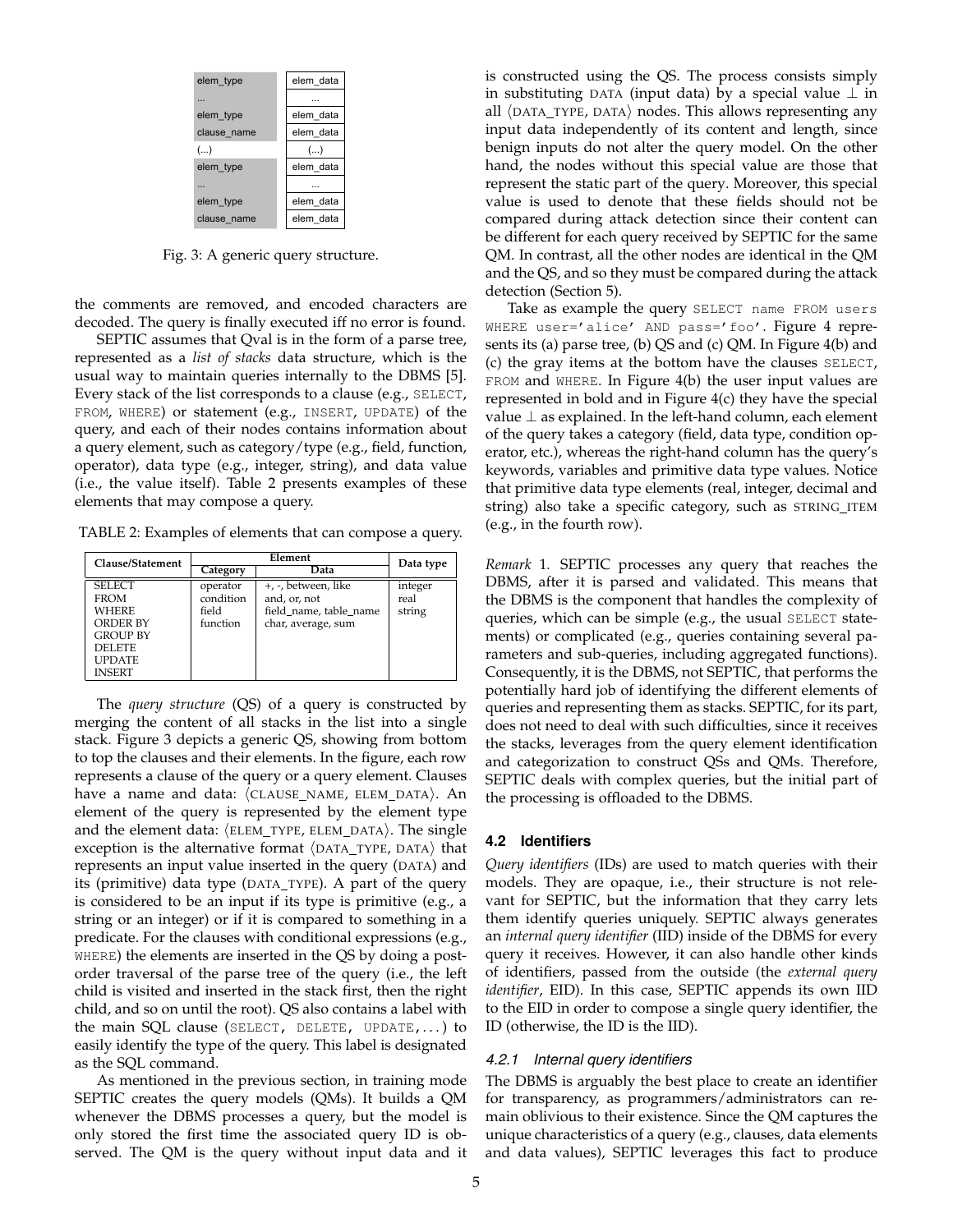

Fig. 4: Representation of a query as a parse tree, a structure  $(QS)$  and a model  $(QM)$ .

INT\_ITEM **1** distinct IIDs. In training mode*,* a model is constructed and the related IID is calculated for every new query that will be monitored. In normal operation*,* when a query with a query model already known by SEPTIC is issued, it will  $\mathbf{F}$   $\mathbf{F}$   $\mathbf{F}$   $\mathbf{F}$   $\mathbf{F}$   $\mathbf{F}$   $\mathbf{F}$   $\mathbf{F}$   $\mathbf{F}$   $\mathbf{F}$   $\mathbf{F}$   $\mathbf{F}$   $\mathbf{F}$   $\mathbf{F}$   $\mathbf{F}$   $\mathbf{F}$   $\mathbf{F}$   $\mathbf{F}$   $\mathbf{F}$   $\mathbf{F}$   $\mathbf{F}$   $\mathbf{F}$   $\mathbf{F}$   $\mathbf{F}$   $\mathbf{$ have the same IID and QM. This allows queries to be compared against the original QM without confusion. Also, this means that similar queries created at different places of the application source code will be compared against the same model.

The format of the IID can be any that represents the QM and captures the characteristics that are considered relevant. In our current implementation, the IID is formed by the database name concatenated with the SQL command (e.g., SELECT), the SQL keywords for ELEM\_DATA and DATA elements (in the second column of Fig. 3), and the CLAUSE\_NAME of the QM (in the first column of Fig. 3). For the query example presented in Figure 4, and considering that the database name is DB, the IID is DB\_SELECT\_WHEREAND=⊥pass=⊥userWHERE usersFROM\_TABLEnameSELECT\_FIELD.

## *4.2.2 External query identifiers*

This kind of identifier is produced outside the DBMS, for example in the server-side language engine (SSLE) or in the source code of the application (see Figure 1). It can have an arbitrary value. For instance, it can contain information about the places of source code where the query is composed and/or is issued to the database. The EID is transmitted with the Qinit (see Section 8).

#### *4.2.3 Query identifiers*

An ID is built by joining the EID with the IID, in case the Qinit has an EID; otherwise, it is just the IID. This combination of identifiers is interesting because the EID can describe the query inside the application, whereas the IID can find the model of a query for a given database. In this way, it is possible to have identifiers that provide contextual information and that are directly related to queries in a singular way.

## **5 INJECTION ATTACK DETECTION**

This section explains how SEPTIC discovers ongoing attacks. This is achieved by dividing the classes of Table 1

and in two groups that are processed differently: SQL injection  $\mathbf{F}$ will and stored injection. INTERNATIONAL COMPANY OF THE CONTINUES.

#### **5.1 SQLI detection**

SQLI attacks are detected by finding out if queries fall in FROM\_TABLE users either class S.1 or S.2. These classes are called *primordial for SQL injection* because any SQLI attack belongs to one of them. The rationale is that if an SQLI attack neither modifies the query structure (class S.1) nor changes the query mimicking the structure (class S.2), then it must leave the query unmodified, i.e., it is not an SQL injection attack.

SEPTIC detects the attacks by checking Qval with the associated query model *structurally* (for class S.1) and *syntactically* (for class S.2), plus handling the case of non-unique IDs by comparing Qval with Qinit (*query similarity*). An attack is flagged if there are differences in any of these tests.

```
1 num_nodes_QS <- get number of nodes of QS
2 num_nodes_QM <- get number of nodes of QM
3
4 if num_nodes_QS <> num_nodes_QM then
  5 return report a SQLI attack
6 else
7 foreach node_QS in QS and node_QM in QM do
8 if node_QS <> node_QM then
9 return report a SQLI attack<br>10 end
10 end
11 end
    elements <- null
13 foreach node_QS in QS do
14 if node_QS is a clause_node then
15 if elements is not null then
16 if elements in [a..z, A..Z, comment tokens] then
17 return report a SQLI attack<br>18 else
18 else
19 elements <- get string elements from Qinit
20 end
21 else
         elements <- get string elements from Qinit
23 end
24 else
        25 elem_data <- get elem_data from node_QS
26 remove elem_data from elements<br>27 and
     27 end
28 end
29 end
```
Listing 2: Algorithm for detecting SQLI attacks.

The attack detection algorithm (Listing 2) performs these three tests in that order, ending when any of them fails, i.e., when any test detects an attack. Therefore, given a Qval with a certain ID and the corresponding QS, detection involves iterating over the nodes of QS and matching them with the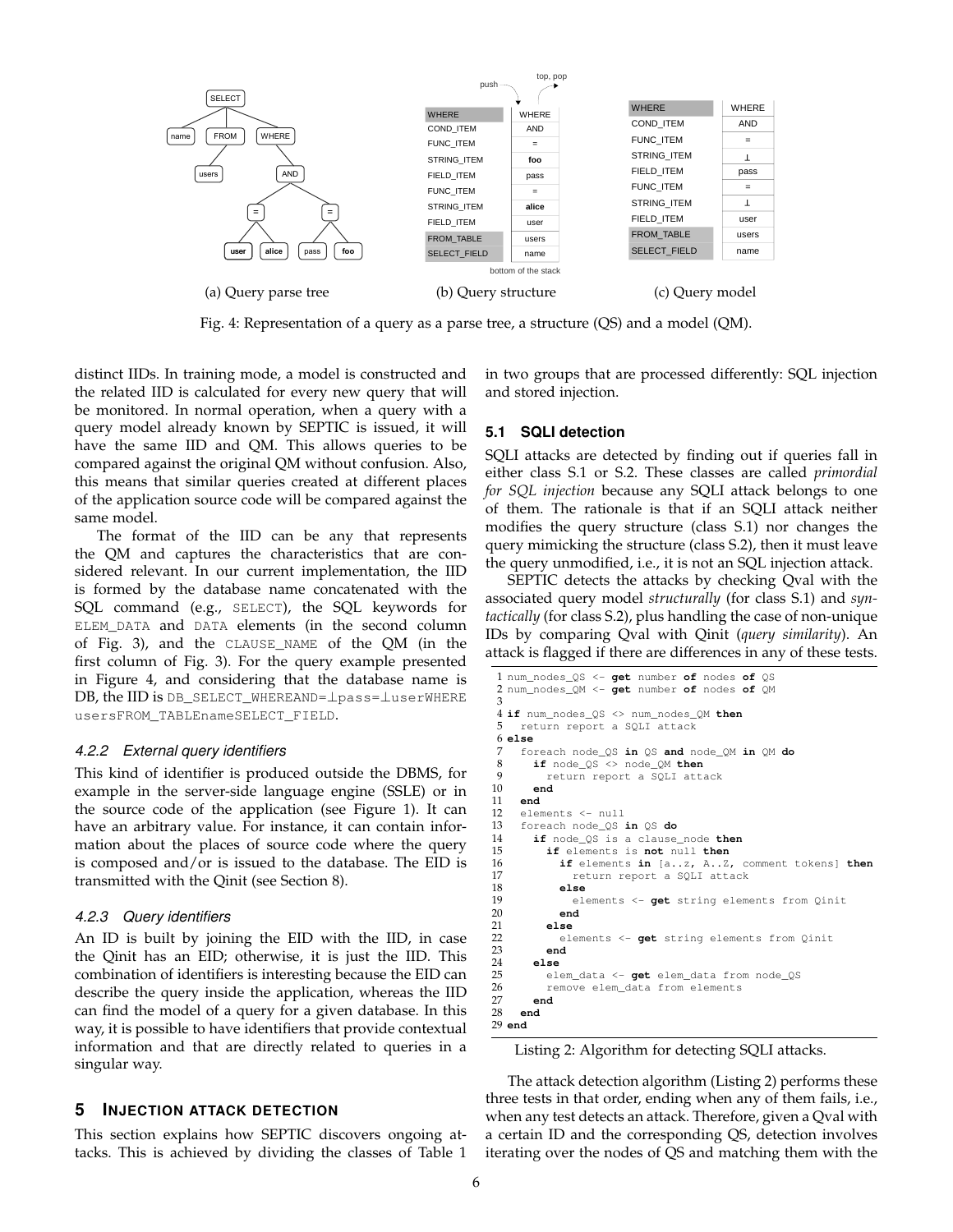ones of the stored QM (for that ID). Something equivalent also has to be done with the Qinit:

- 1) Structural verification: if the number of nodes in QS is different from the number of nodes in QM, then Qval does not correspond to the model and detection for QM ends (lines 1 to 5).  $\sum_{i=1}^{n}$
- 2) *Syntactical verification*: if the ELEM\_TYPE and DATA\_TYPE of any of the nodes of QS is different from the ones in QM for the same position (except primitive types), then Qval does not match the model and detection for QM ends (lines 6 to 11). Nodes are compared starting at the top and going down the QS and QM stacks as represented in Figures 4(b)–(c). Primitive data types (real, integer, decimal and string) are an exception because DBMSs implicitly make type-casting between them (e.g., integer to string), so these types are considered equivalent.  $\mathcal{S}(\mathcal{L}(\mathcal{S}))$  and  $\mathcal{S}(\mathcal{L}(\mathcal{S}))$
- 3) *Query similarity verification*: if any item (string element) of Qinit is distinct from the nodes of QS, then this disagreement causes an attack to be flagged (lines 12 to 28). In detail, the test is executed in this way: i) in QS, SEPTIC identifies the clause appearing in the first place from the top to bottom of the stack; ii) in Qinit, it extracts the string elements corresponding to that clause; iii) for each node of QS from that clause, SEPTIC gets its ELEM\_DATA and removes it from the extracted string elements; iv) after removing all the ELEM\_DATA, if the reminiscent string elements contain any word or comment tokens (e.g.,  $-$ , #,  $/$ \*\*/) an attack is flagged, otherwise the process is repeated for the next clause in QS.

There is no attack if all checks are valid. Otherwise, there is an attack and in such case the action to be taken depends on the mode in which SEPTIC is running: in prevention mode the query processing is aborted; in detection mode the query is executed.

*Remark* 2*.* The *query similarity verification* avoids the following undesirable situation. A malicious query arrives and after the validation the corresponding Qval (thus also the QS) is equal to one of a benign query already stored by SEPTIC. In this case, QS and QM would match structurally and syntactically, causing the attack to go unnoticed. The query similarity verification avoids this problem by comparing the validated query with the initial query without any processing. This means that the elements on the malicious query that were removed in the validation process (e.g., the commented elements) are noticed by the test because they no longer appear in the query structure.

*Example* 1*.* Consider a query SELECT name FROM users WHERE user=? AND pass=? where question marks represent inputs. Figure 4(c) illustrates the corresponding QM. Imagine a second-order SQLI attack carried out in the following steps: (i) a malicious user provides an input that leads the application to insert  $adminU+02BC--$  in the database (i.e.,  $admin' - -$  with the prime represented in unicode as  $U+02BC$ ); (ii) later this data is retrieved from the database and inserted in the user field in the query above; (iii) the DBMS parses and validates the query, decoding



Fig. 5: QSs resulting from a structural and a mimicry attack.

U+02BC into the prime character; the resulting query SELECT name FROM users WHERE user= admin falls in class S.1 as it modifies the structure of the query. Figure 5(a) presents the QS for this query. SEPTIC compares the QS with the QM and during structural verification observes that they do not match, as the number of nodes of both structures is different, enabling the attack detection.

*Example* 2*.* Consider a syntax mimicry attack, the query from the previous example and the malicious input admin' AND  $1=1--$  inserted as user. The resulting query is SELECT name FROM users WHERE user= admin AND 1=1. Figure 5(b) represents its QS. SEPTIC compares the QS with the QM (Figures  $5(b)$  and  $4(c)$ ). First, during structural verification it observes that they match, as the number of nodes of both structures is equal; then during syntactical verification it sees that the  $\langle \text{INT\_ITEM}, 1 \rangle$  nodes from QS (fourth and fifth rows in Figure 5(b)) do not match with the  $\langle \text{STRING\_ITEM}, \perp \rangle$  and  $\langle \text{FIED\_ITEM}, \text{pass} \rangle$  nodes from QM (Figure 4(c)), respectively. Although the first test passes, as casting between data types is allowed, the second comparison is considered invalid and the attack is flagged.

*Example* 3*.* Regarding query similarity verification, consider an application that has two kinds of users: administrators and normal users. The application also has two different queries to validate the two types of users. Suppose also that SEPTIC stores the QMs for these queries, namely SELECT name FROM users WHERE user='bob' (for administrators) and SELECT name FROM users WHERE user='alice' AND pass='foo' (for normal users). Later on, the DBMS receives the query (Qinit) SELECT name FROM users WHERE user='admin' -- ' AND

pass='foo', which denotes an attempt of a normal user to get access as administrator. The resulting Qval for this query is SELECT name FROM users WHERE user='admin'. Since SEPTIC has a similar QM, there is a match for QS and QM. Next, the similarity verification test is applied as explained above, i.e., i) the WHERE clause is identified in QS; ii) the user='admin'-- ' AND pass=' foo' string elements are extracted from Qinit; iii) the ELEM\_DATA from the WHERE clause in QS (user and 'admin') are removed from the extracted string elements; iv) at the end, there are string elements -- ' AND pass=' foo' that remain. Therefore, the query similarity verification step of the algorithm detects that the query is an attack.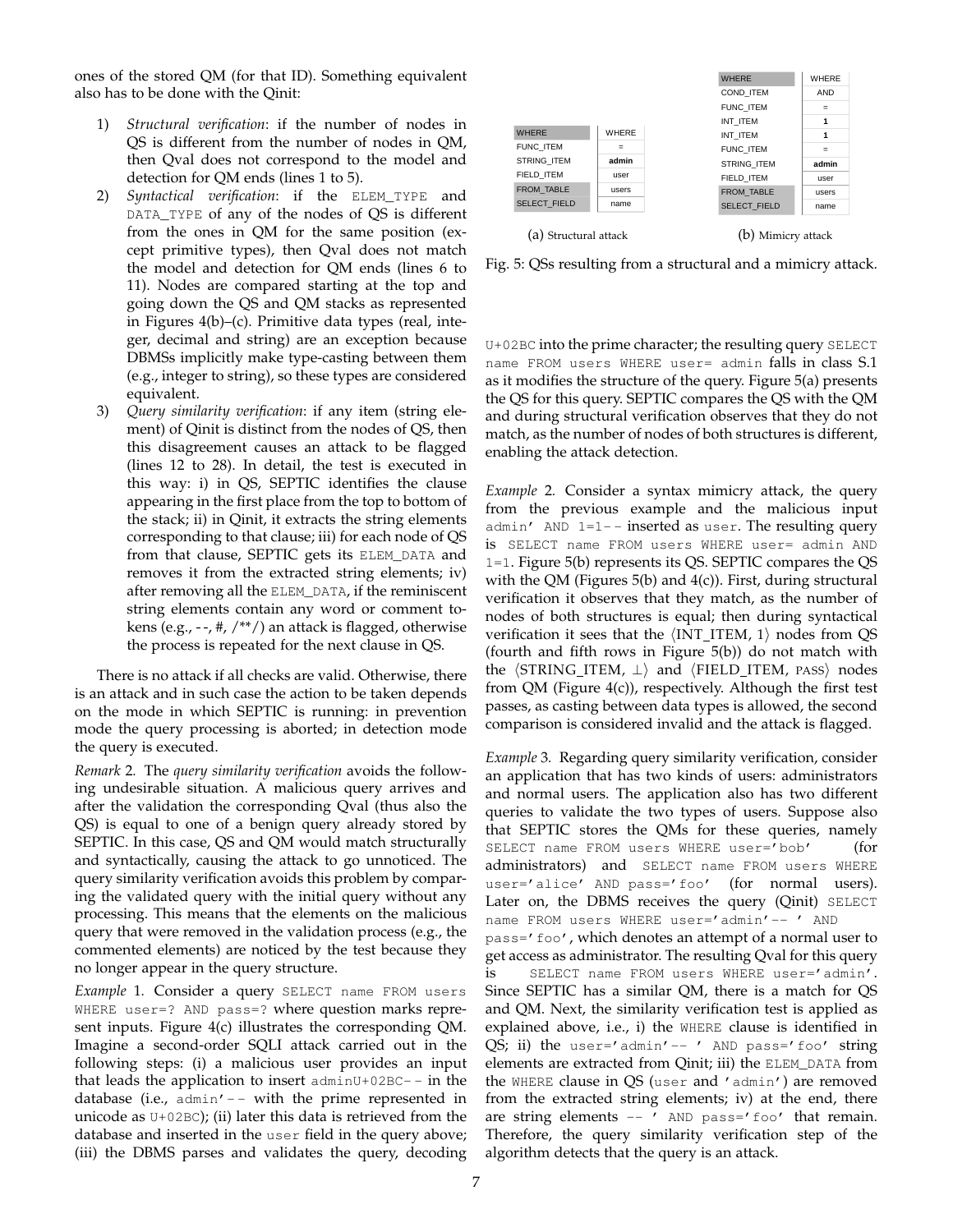## **5.2 Stored injection detection**

Stored injection attacks are carried out in two steps. First, some malicious data is inserted in the database; second, that data is taken from the database and is used in some erroneous way. For example, consider a stored XSS (class F) where the data includes a bad script. In the first step, the script is saved, while in the second it is obtained from the database and placed in a web page to be returned to a browser. These attacks cannot be detected as SQLI attacks because they do not work by modifying queries.

SEPTIC detects stored injection attacks in their first step, i.e., it searches for malicious data included in queries that insert data in the database (i.e., INSERT and UPDATE), and then tests these data with plugins. Therefore, a set of *plugins* is used for this task, typically one for each type of attack. The plugins analyze the queries searching for code that might be executed by browsers (JavaScript, VB Script), by an operating system (shell script, OS commands, binary files) or by server-side applications (php). Since running the plugins may introduce some overhead, a preliminary check is done by the detection algorithm. The algorithm, therefore, works in two steps:

- 1) *Filtering* looks for suspicious strings such as: <, >, href, and *javacsript* attributes (F); protocol keywords (e.g., http) and extensions of executable or script files (e.g., *exe, php*) (G); special characters (e.g., *;* and |) (H). If none is found, detection ends.
- 2) *Testing* consists in passing the input to the proper plugin for inspection. For example, if the filtering phase finds the href string, the data is provided to a plugin that detects stored XSS attacks. This plugin inserts the input in a simple HTML page with the three main tags ( $\langle \text{html} \rangle$ ,  $\langle \text{head} \rangle$ ,  $\langle \text{body} \rangle$ ), and then calls an HTML parser to determine if other tags appear in the page indicating the presence of a script.

*Example* 4*.* Consider a web application that registers new users and that a malicious client inserts as his first name the JavaScript code <script>alert(''Hello!'');</script>. When SEPTIC receives the query, it does the filtering step and finds two characters associated with  $XSS$ ,  $\lt$  and  $\gt$ , so it calls the plugin that detects stored XSS attacks. This plugin inserts this input in a web page, calls an HTML parser, and finds that the input contains a script. Thus, it flags a stored XSS attack.

# **6 LEARNING QUERY MODELS**

Whenever an organization wants to protect a new application, SEPTIC needs to create the models (QMs) for the various queries. Although so far we have suggested that training is mandatory, in fact SEPTIC supports two alternative ways to learn models: *training* and *incremental*. Whereas training is used specifically for SEPTIC to create models, the incremental method allows SEPTIC to create them in an adhoc manner, in normal operation. The incremental method can be viewed as a complement of the former due to the reasons: First, it can extract those QMs that were missed by the training method. Second, it avoids the need to train

again SEPTIC when new releases of applications replace previous ones. The incremental method creates the need for the two concepts: *quarantine* to address suspicious QMs (Section 6.2); and *aging* to deal with QMs that are not used by the new releases of applications (Section 6.3).



Fig. 6: Data flows for the incremental method.

#### **6.1 Learning methods**

Figure 2 and Figure 6 depicts the data flow for the *training* and *incremental* methods, respectively. Dotted-dashed arrows correspond to the training mode and dotted arrows to the incremental method.

#### *6.1.1 Training method*

This method involves putting SEPTIC in training mode and trying to execute all defined queries of the application with valid inputs (i.e., inputs that are not attacks). A training task results in the creation and storage of a model with an ID for every novel query, as described in Section 4. The execution of the defined queries of the application can be achieved in two fashions: (1) using the unit tests of the application defined by the software developers. These tests target the application in order to exercise its functionalities, which can involve calls to the databases for the execution of SQL queries with benign inputs; or (2) with the assistance of an external module that attempts to force all queries to be called. We have developed one of such modules, called *septic training*. This module targets web applications and it works like a crawler. For each web page, it searches for HTML forms and collects information about the submission method, action, variables and values. Then, it issues HTTP requests for each form, causing the queries to be transmitted. These queries can be static, or can depend on the results of other queries, or contain inputs generated by the training module emulating a user. Both approaches are triggered by the administrator but otherwise executed automatically. Their execution time depends on the size/complexity of the application as well as the coverage of the unit tests and/or external modules. When the training phase is completed, SEPTIC can be put in normal operation and typically no further intervention from the administrator is required.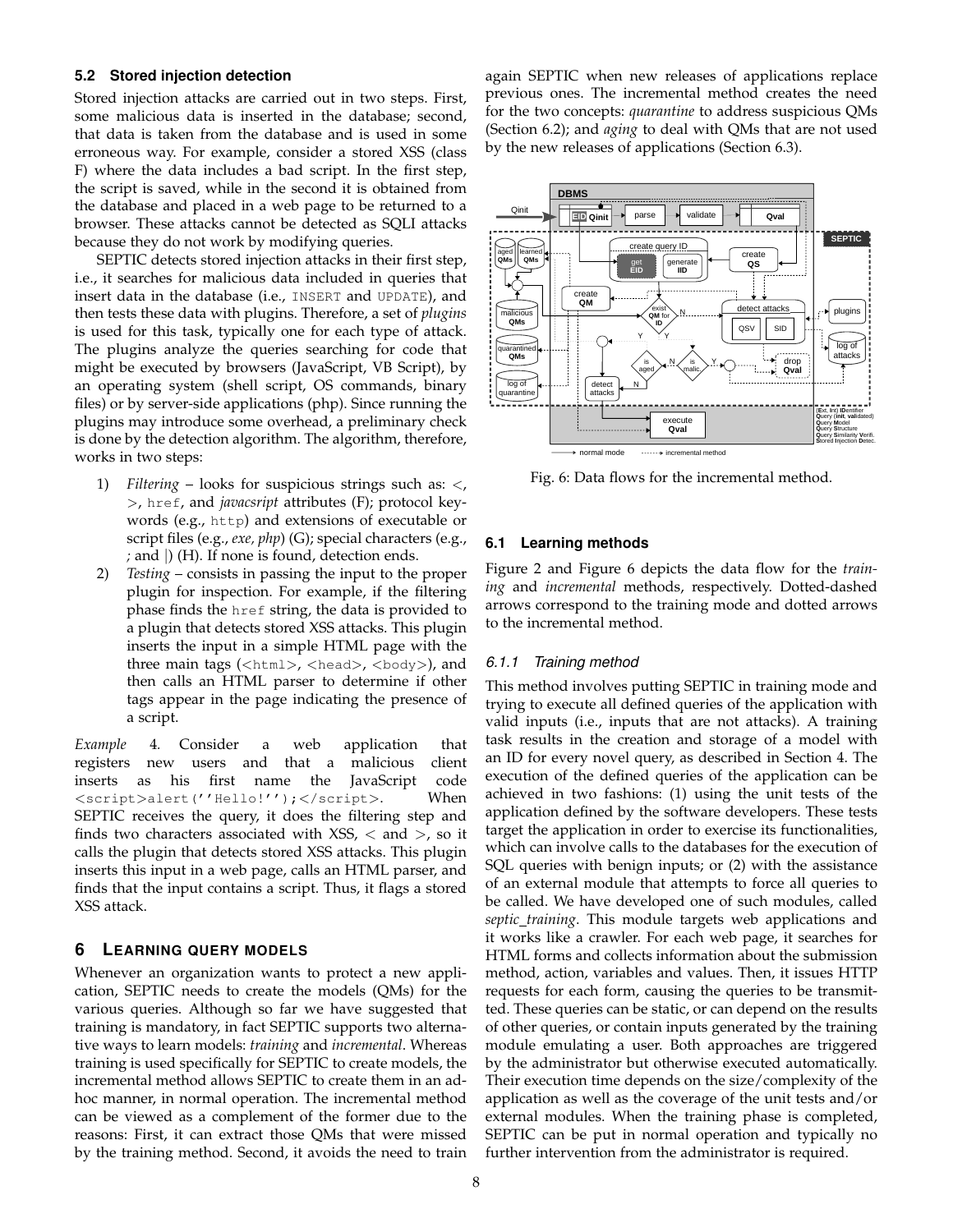## *6.1.2 Incremental method*

SEPTIC runs the incremental method in normal operation. This allows dealing with incomplete training (some queries not issued) and new releases of applications (Section 6.3). The basic idea is that when SEPTIC processes a query for which no QM is known, besides flagging as a possible attack it also notifies the administrator that a new query was observed.

```
1 if ID not in {learned QMs, malicious QMs, aged QMs,
        quarantined QMs} then
 2 execute query similarity verification<br>3 execute stored injection detection
 3 execute stored injection detection<br>4 if any test fails then
       if any test fails then
 5 return report attack<br>6 else
 6 else
 7 generate QM<br>8 if quarantin
 8 if quarantine is off then<br>9 save <ID. OM> in learne
9 save <ID, QM> in learned QMs data store<br>10 else
            10 else
11 save <ID, QM> in quarantined QMs data store
12 notify administrator
13 end
14 end
15 else
16 if ID in malicious QMs then
17 return report attack<br>18 if ID in aged OMs then
       18 if ID in aged QMs then
19 move <ID, QM> to learned QMs data store<br>20 if ID in quarantined QMs then
20 if ID in quarantined QMs then
           return drop Qval
22 end
23
24 when administrator classifies QMs in quarantined QMs
        data store do
25 if administrator classifies QM as valid then
            26 move <ID, QM> to learned QMs data store
27 else
28 move <ID, QM> to malicious QMs data store<br>29 end
       29 end
30 end
```
Listing 3: Incremental method algorithm.

Listing 3 presents the algorithm for the incremental method (it also includes quarantine and aging, which we leave for the following sections). As there is no QM for the query, SEPTIC first verifies if the query is an attack using the mechanisms presented in Section 5 (lines 2-3), namely the query similarity verification and stored injection detection (INSERT and UPDATE). If so, an attack is flagged (lines 4-5). If not, SEPTIC builds a model QM for the query and stores it in the learned QMs or *quarantined QMs* data store.

## **6.2 Quarantine**

SEPTIC includes the quarantine mechanism to handle QMs that are created in normal operation by the incremental method. The idea is that SEPTIC cannot know if queries that match such QMs are benign or attacks, so they have to be analyzed by the administrator. This mechanism can be turned on or off. The latter means that new QMs are all considered benign and saved in the learned QMs data store (Listing 3, lines 8-9).

The normal configuration is quarantine set to *on*. In that situation, when a query is received for which there is no model in the learned QMs data store, a QM is generated and is saved in the quarantined QMs data store, and the administrator is notified (lines 7 and 11-12). The quarantined QMs data store serves as a temporary storage, where such QMs are saved while the administrator does not intervene. When the administrator evaluates these QMs, they are either

moved to the learned QMs data store or to the malicious QMs data store, meaning that from now on queries matching those QMs will be considered, respectively, benign or attacks (lines 22 to 28).

This explanation leads to an extra rule that SEPTIC applies — queries that match a model in the malicious QMs data store are immediately flagged as an attack (lines 16-17).

#### **6.3 New releases of applications**

Attack detection has to continue to be effective when new releases of applications replace older ones. When an application is updated, queries may be added, removed, or changed in the source code, leading to different queries being made to the DBMS at runtime. This implies that SEPTIC may possibly need to change the QMs it has for that application. To address this issue, an administrator might simply retrain SEPTIC to ensure that all QMs are rebuilt by using the training method. However, this may be unfeasible or unpractical, if the application needs to be put in production immediately.

SEPTIC has a mechanism to allow updating applications without retraining. SEPTIC can be maintained in normal operation and left constructing the new QMs gradually (incremental method). One needs, however, a solution to *age* the stored models in order to ensure the (eventual) removal of QMs associated to queries that no longer exist. SEPTIC implements an *aging* mechanism for this purpose.

The mechanism registers at runtime the moments when QSs are matched with QMs (*log of used QMs* in Figure 2) and it is configured with a senescence period of time (e.g., 1 or 2 months). Models that are not utilized for the senescence period are considered to belong to previous versions of the applications and are moved from the learned QMs data store to the *aged QMs* data store. However, an old model can be brought back to life  $-$  in the incremental method, if SEPTIC observes an unknown query whose QM belongs to the aged QMs data store (Listing 3, lines 18-19), it moves the QM back to the learned QMs data store. SEPTIC understands such query as being a query of the current application release that was not issued for a long time. Also, in such case, an entry in the log of used QM is made.

The aging mechanism can also be configured to erase the models that remain a long intervals in the aged QMs data store (e.g., 6 months or 1 year) or to leave this task to the administrator. This approach may lead QMs whose queries are rarely issued to be wrongly aged and erased. Nevertheless, when such a query is eventually issued, the incremental method allows inserting the corresponding QM again in the learned QMs data store, but after passing by the quarantine procedure.

*Remark* 3*.* It is interesting to understand the impact of an update on the identifiers. This is particularly relevant if an EID (external query ID) carries context information about the application. As the next section suggests, the EID are defined by the application and may be related to the places in the code where the queries are composed and/or where the DBMS is called. Consider as an example a query that is moved from a line x to a line y in the source code, which used to have identifier IDx. We envisage two scenarios: (1) no query existed in line y, which means that a new QM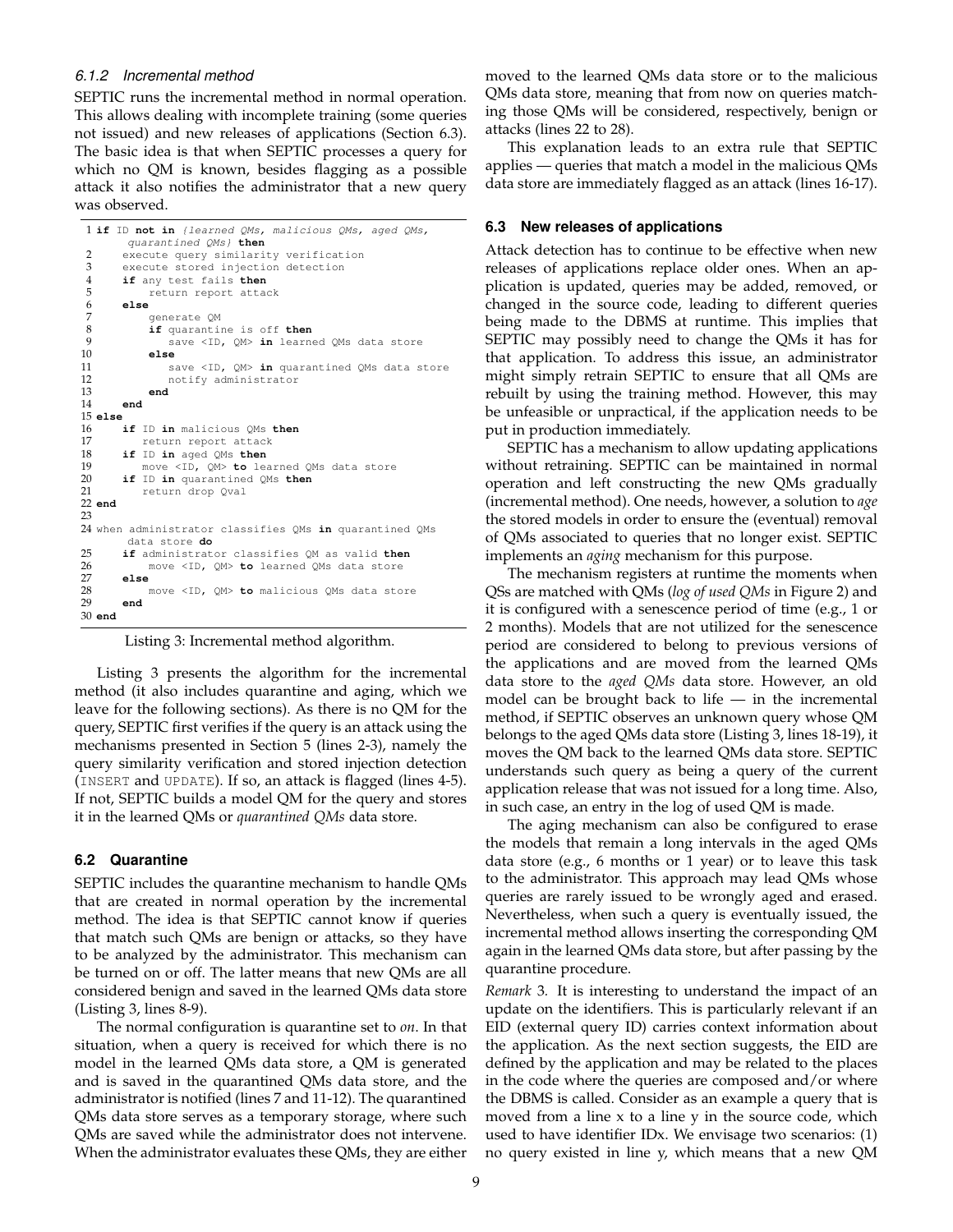will be created with IDy (the query has a distinct EID but a similar IID to the one in IDx); (2) there was a query in line y previously; again a new QM will be built (even though the EID may stay the same, the IID is now different). In both cases, the old QMs are no longer used by the new version of the application and are aged as usual. On the other hand, if only the IID is used. Although the IID is not related with the places in the code where the queries are composed, it shows if the queries suffered changes between application versions or if new queries were developed. In both cases, new QMs will be built and old ones will be aged.

# **7 VULNERABILITY DIAGNOSIS AND REMOVAL**

This section describes how to identify vulnerabilities in the source code of applications by taking advantage of the attack detection and the information carried in the EIDs. In addition, it explains how the programs could be fixed by providing a few rules.

# **7.1 Diagnosis**

We propose two kinds of EIDs depending on where they are generated: in the server-side language engine (SSLE) (for web-applications) or in the source code of the application (for any application).

# *7.1.1 SSLE-generated EIDs*

In Figure 1 consider the scenario in which the server-side application code issues the query to be executed by the database. In this case, the SSLE observes a call to a function like mysql\_query. Therefore, the SSLE can intercept the function call to add the EID to the query and then it can let the request proceed.

The EID may include information about the places in the source code where the query is composed (e.g., it may contain the filename and line number in which the query is issued). However, sometimes this might be not enough to distinguish queries because some applications have a single function that makes all calls to the database. Here, the queries are built in various parts of the code and then the single function is invoked. To address this issue, an alternative EID format could be a sequence of  $file$  : line pairs. In more detail, the first pair corresponds to the line where the database is called and the rest to the lines where the query is passed as argument to some function. *file* could contain the complete pathname to distinguish queries from different applications to the same DBMS.

*Example* 5*.* Consider that the code sample of Listing 1 is in file login.php. The query is created in the function that calls mysql\_query, so the EID is simply *"login.php:4"* (the filename is shown without the full pathname for readability). This means that the DBMS is called in line 4 of file login.php.

*Example* 6. Consider that line 4 is substituted by \$result = my\_db\_query(\$query). Also, consider that function my\_db\_query is defined in file my\_db.php and it calls the DBMS using mysql\_query in line 10. In this case, the EID is *"my db.php:10* | *login.php:4"*.

# *7.1.2 Application-generated EIDs*

The developers of the application can also define their own EIDs. These EIDs can have any format, e.g., a sequential number or something similar to *file:line*. They can be added to the queries in a few ways: (1) appended to the query string when it is defined or when the database is called; or (2) a wrapper is used as an indirection to the call to the DBMS, whose responsibility is to add the identifier.

# **7.2 Removal with simple rules**

When SEPTIC detects an attack, it logs the query (i.e., Qinit), the ID and the test that was violated (both in detection and prevention modes). The developers can use this log to diagnose the vulnerability. The EID (included in the ID) can correctly identify the query in the source code and the attack query (Qinit) shows how the vulnerability was exploited. Some rules of thumb on how to fix the application are:

- SQLI attack and user inputs are not sanitized: any of the attacks of classes S.1 or S.2 in Table 1 may have happened. Sanitization has to be inserted in the source code;
- SQLI attack and user inputs were apparently sanitized: the attack probably belonged to class A, and there was possibly a case of semantic mismatch. The sanitization has to be checked and re-implemented to deal with the problem;
- Stored injection: the attack most probably belonged to classes F–H. The programmer has to develop validation routines to apply to the inputs.

# **8 IMPLEMENTATION**

This section explains the implementation of SEPTIC in MySQL. In addition, it shows how external identifiers (EID) can be added to queries in three quite diverse scenarios: for web applications developed in PHP, by modifying the runtime support in the Zend engine; for web applications implemented in the Spring framework in Java, using aspect oriented programming; and for business applications built in Visual Basic and the Gambas platform, by employing a wrapper. The first approach does not involve any changes to the application, while the remaining two require small modifications. Table 3 summarizes the changes made to those software packages.

In all cases, the external identifiers are placed inside a SQL comment to reduce the impact on the various components and maximize transparency. Specifically, SEPTIC assumes that if a query starts with a comment then the content of this comment is the identifier.

# **8.1 Protecting MySQL**

We implemented SEPTIC in MySQL 5.7.4. There was an effort to minimize changes (i.e., number of MySQL files altered and lines of code added) to facilitate the porting of our approach to newer releases of MySQL. Overall the main modifications were the following: a single MySQL file had to be altered, sql\_parser.cc; two new header files were included (SEPTIC detector and SEPTIC setup); a few modules were added, namely to support the configuration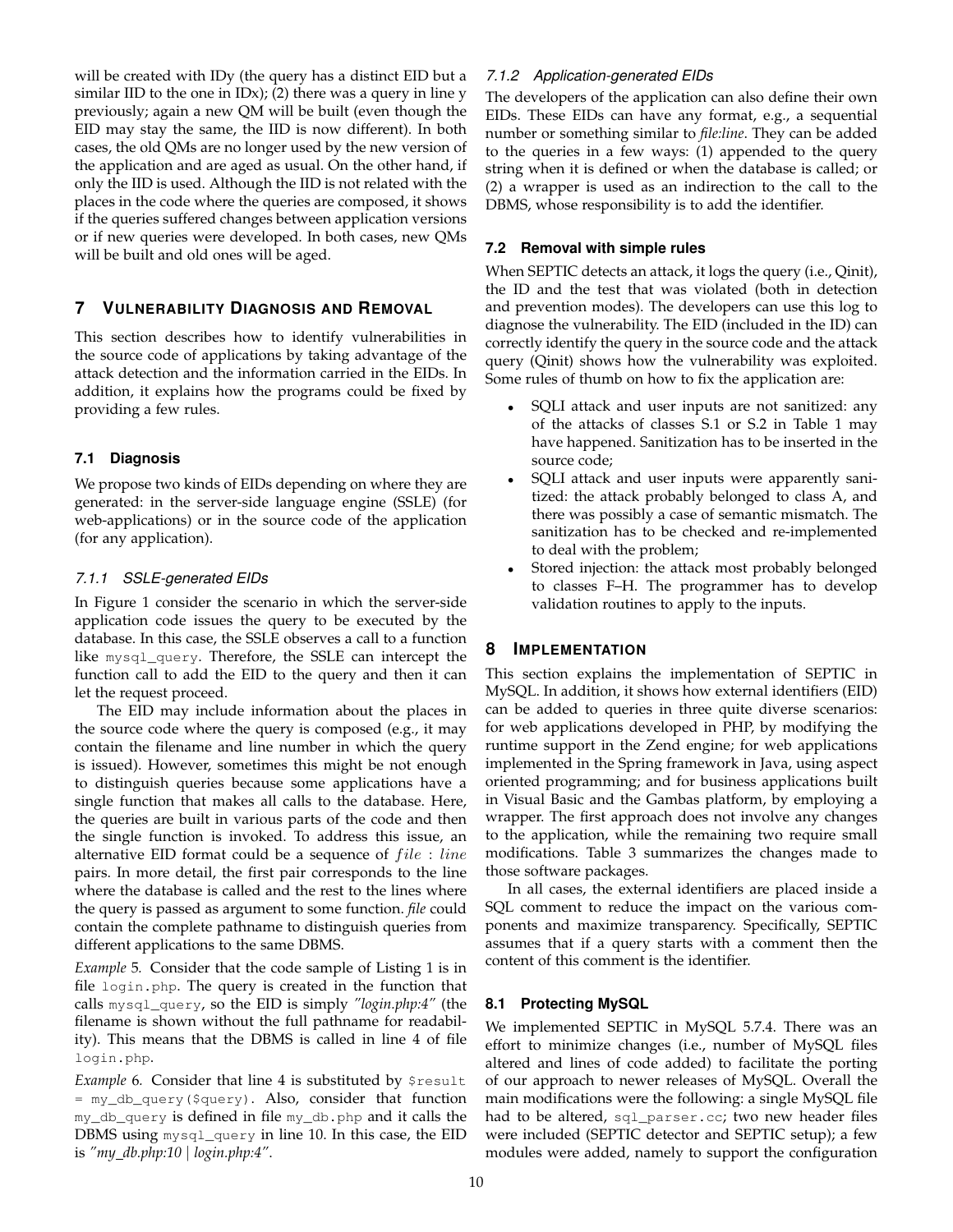TABLE 3: Summary of modifications to software packages.

| <b>Software</b>           | sfm                | sfc                | loc  | sa      |  |
|---------------------------|--------------------|--------------------|------|---------|--|
| MySQL 5.7.4               |                    |                    |      |         |  |
| - sql_parser.cc           | 1                  |                    | 20   |         |  |
| - SEPTIC detector         |                    | 1                  | 1740 | plugins |  |
| - SEPTIC aging            |                    | 1                  | 180  |         |  |
| - SEPTIC setup            |                    |                    | 184  |         |  |
| - SEPTIC configuration    |                    |                    | 23   |         |  |
| - septic_training         |                    | $\mathbf{1}$       | 380  |         |  |
| Zend engine / PHP 5.5.9   |                    |                    |      |         |  |
| - mysql extension         |                    |                    | 6    |         |  |
| - mysqli extension        | $\overline{2}$     |                    | 21   |         |  |
| - SSLE identifier         |                    | 1                  | 249  |         |  |
| Spring $4.0.5 /$ Java     |                    |                    |      |         |  |
| - JdbcTemplate.java       |                    |                    | 16   |         |  |
| - Spring identifier       |                    | 1                  | 230  |         |  |
| Gambas 3.5.1              |                    |                    |      |         |  |
| - Gambas identifier       |                    |                    | 187  |         |  |
| sfm: source file modified |                    | loc: lines of code |      |         |  |
| sfc: source file created  | sa: software added |                    |      |         |  |

(SEPTIC configuration) and the aging of query models (SEP-TIC aging); plus the plugins, which are external to the DBMS and rely on open source tools (e.g., for stored XSS the plugin is essentially the [21]). The *septic\_training* module also runs separately from the DBMS.

The 20 lines added to the sql\_parser.cc file call the SEPTIC detector with two inputs corresponding to Qval and Qinit. These lines were inserted in function mysql\_parse, just before the call to the function mysql\_execute\_command that finishes the processing of the query. These two functions are native to MySQL.

In more detail, the SEPTIC detector is executed by the compareQueryStructure function. This function calls the processSelect\_Lex and insertElementTemplate functions to check the query command (e.g., SELECT, DELETE, INSERT, UPDATE) and to build the QS. At the same time, this function creates the IID, gets the EID (if applicable), and composes the query ID. Then, it determines if there is a QM for that ID in the learned QMs data store. If the QM exists, and SEPTIC is in normal operation, the QM is loaded and function compareQueryToTemplate is called to check the QS with the QM and Qinit. If the QM is not stored in the learned QMs data store, SEPTIC applies the incremental method (or the training method if SEPTIC is in training mode) as explained in Section 6. In both cases, the QM is built from the QS and then saved either in the quarantine or the learned QMs data stores.

Comparing the QS with the QM corresponds to the first two steps of detection for SQLI attacks (Section 5.1). First, there is a verification on the number of items in both stacks (structural verification), followed by the checks per item with function processItem (syntactical verification). This function analyzes the 27 different types of items defined in MySQL, i.e., the items that allow MySQL to distinguish the different kinds of SQL keywords to categorize each one (e.g., function, condition, field) and represent them as a list of stacks data structure. It uses two auxiliary functions – processField and isPrimitiveTypeBenign – to detect differences between fields and to find out if an item is a primitive data type (integer, real, string or decimal), allowing casts between them. Lastly, the processItemQuery function is called to determine if each item of Qinit is present in QS (query similarity verification). If any item is not present, a SQLI attack is flagged. In a similar way, the tests

for stored injection attacks are performed by the function processItem for the INSERT and UPDATE SQL commands, calling the appropriate plugins if special characters are observed in the query.

The mechanisms for aging QMs runs in background periodically and when MySQL is started, by calling function agingQM. It accesses the log file that registers the QMs that were matched with QS, and gets from the learned QMs data store those QMs that do not appear in the log. Next, it moves them to the aged data store. Finally, it schedules the date for the next rotation.

SEPTIC is configured by setting five switches in the SEPTIC configuration file. The first decides the mode of operation, either in training phase, detection (logs attacks), or prevention (logs and blocks attacks). The incremental method is used in these two last modes. Other two enable/disable the detection of SQLI and stored injection attacks. The fourth corresponds to the quarantine, and can be on or off. The last allows to configure the time interval between checking for aged model. When MySQL starts, the switch values are loaded.

# **8.2 Inserting identifiers in Zend**

We implemented SSLE-generated EIDs for the PHP language by modifying the Zend engine. EIDs are formed by pairs of *file:line* separated by |, and they are placed as a comment at the beginning of the query. Overall, the format of the query instruction becomes:  $/*$  file:line  $|$ file:line | ... | file:line \*/ query.

All modifications to Zend could be concentrated in two engine extensions (see Table 3), where a few lines of code were added to call the module that implements the EIDs. Extensions are used in Zend to group related functions. A new header file was also developed to create and insert the query EID identifier.

The identifiers have to be added when the DBMS is called, so we modified in Zend the 11 functions used for this purpose (e.g., mysql\_query, mysqli::real\_query, and mysqli::prepare). Specifically, the identifier is inserted in these functions just before the line that passes the query to the DBMS. This involved modifying three files: php\_mysql.c, mysqli\_api.c and mysqli\_nonapi.c.

Zend keeps a function call stack for running PHP programs. This stack contains data about the functions that are executed, such as the function name, full pathname of the file and line of code where the function was called, and the array of the arguments of the function. This stack allows backtracking until a function is found that does not contain the query as argument. This provides the places where the query was composed and/or was argument of a function, letting query identifiers to be constructed in the format above.

In Zend, we implemented the generate\_EID function to built the EID and to append the query to the identifier. Listing 4 presents the algorithm to get the EID. Using the call stack, the algorithm starts in the sensitive sink (e.g., mysql\_query) and continues while the query is an argument of a function call, composing the backtrace. Therefore, the stack is accessed by a TOP stack operation, getting the call function in the top of the stack (line 5). The function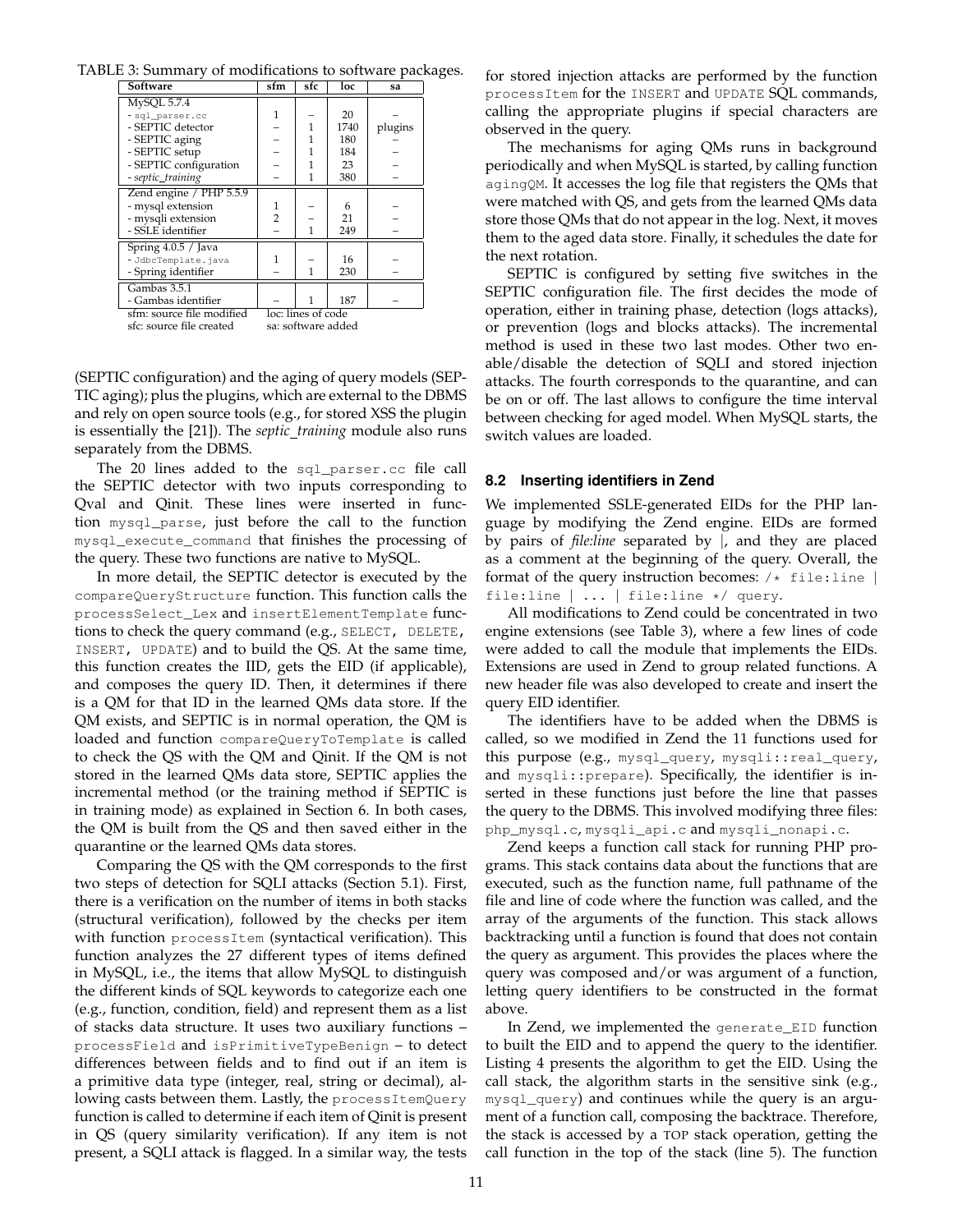name and the array of the function arguments are retrieved (lines 6 and 7). Then, if the function is a sensitive sink, the algorithm gets the query argument to start backtracking it (lines 9 and 10). Otherwise, the algorithm checks if the query belongs to the array of the arguments (line 12). If not, the backtracking stops (line 13), otherwise the filename and the line number where the function call was made are retrieved (lines 18 and 19) to compose the pair *file:line* and concatenate it with the previous identifier (lines 20 and 21). Next, a POP stack operation is made (line 24) and a new loop iteration is performed. After the loop, the identifier is concatenated to the query and the result is passed to the function that calls the DBMS.

```
1 identifier <- NULL
 2 query <- NULL
 3 backtrace <- true
 4 while backtrace and is not empty stack do
 5 func \leq get the function of the TOP of the stack<br>6 function name \leq get function name of the func
 6 function_name <- get function name of the func<br>
7 array args func <- get arguments of the func
        array_args_func <- get arguments of the func
 8
9 if function_name is equals a sensitive sink then<br>10 	 query <- get query from array_args_func
             query <- get query from array_args_func
11 else
              if query is not in the array_args_func then
13 backtrace <- false
14 end<br>15 end
        end
16
17 if backtrace then<br>18 file \leq get f
              file <- get filename where the func is called
19 line <- get line number where the func is called<br>
20 pair <- file:line<br>
21 identifier <- concatenation(identifier, pair)
              20 pair <- file:line
21 identifier <- concatenation(identifier, pair)<br>22 end
        end
\frac{23}{24}POP func from the top of the stack
25 end
```
Listing 4: Algorithm to compose the EID.

## **8.3 Inserting identifiers in Spring/Java**

We implemented the second kind of EIDs, applicationgenerated EIDs (Section 7.1), in Spring/Java. Spring is a framework aimed at simplifying the implementation of enterprise applications in the Java programming language [1]. In Spring applications connect to the DBMS via a JDBC driver.

We used three different methods to insert the EIDs to show the flexibility of doing it. The first solution consists in inserting the EID directly in the query in the source code of the application. Before the query is issued a comment with the EID is added. This is a very simple solution that has the inconvenient of requiring modifications to the application. The second form uses a *wrapper* to catch the query request before it is sent to the JDBC, and to insert the EID in a comment prefixing the query. Using a wrapper avoids the need to modify the source code of the application, except for the substitution of the calls to the JDBC by calls to the wrapper.

The third method does not involve modifications to the application source code. We use *Spring AOP*, an implementation of Aspect-Oriented Programming, essentially to create a wrapper [40]. Spring AOP allows the programmer to create *aspects* for the application. These aspects support the interception of method calls from the application, and the insertion of code to be executed before the methods. In TABLE 4: Code (attack) and non-code (non-attack) cases defined by Ray and Ligatti [36], [37].

| Case           |                                                          | Attack/code |
|----------------|----------------------------------------------------------|-------------|
|                | SELECT balance FROM acct WHERE password='' OR 1=1 --     | Yes         |
| 2              | SELECT balance FROM acct WHERE pin= exit()               | Yes         |
| 3              | WHERE flag=1000>GLOBAL                                   | Yes         |
| $\overline{4}$ | SELECT * FROM properties WHERE filename='f.e'            | No          |
| 5              | $\ldots$ pin=exit()                                      | Yes         |
| 6              | $\ldots$ pin=aaaa $()$                                   | Yes         |
| 7              | SELECT * FROM t WHERE flag=TRUE                          | No          |
| 8              | pin=aaaa                                                 | Yes         |
| 9              | SELECT * FROM t WHERE password=password                  | Yes         |
| 10             | CREATE TABLE t (name CHAR(40))                           | No          |
| 11             | SELECT * FROM t WHERE name='x'                           | No          |
| 12             | SELECT * FROM files WHERE numEdits > 0 AND name='f.e'    | No          |
| 13             | INSERT INTO users VALUES ('evilDoer', TRUE) -- ', FALSE) | Yes         |
| 14             | INSERT INTO trans VALUES (1, -5E-10);                    | Yes         |
|                | INSERT INTO trans VALUES (2, 5E+5)                       |             |

our prototype, we use aspects for intercepting in runtime calls to JDBC, inserting the EID in the query and proceeding with the query request to MySQL.

## **8.4 Adding identifiers in non-web applications**

We also implemented the application-generated EIDs in business applications developed in Gambas. Gambas is a platform offering a programming environment similar to .NET / Visual Basic for Linux [16]. We used the two first methods described for Spring/Java, i.e., inserting the EID directly in the query in the source code of the application and resorting to a *wrapper*.

# **9 EXPERIMENTAL EVALUATION**

The objective of the experimental evaluation was to answer the following questions: (1) Is SEPTIC able to detect and block attacks against code samples and (real) applications? (2) Is it more effective than other tools in the literature? (3) Does it solve the semantic mismatch problem better than other tools? (4) How does it perform in terms of false positives and false negatives? (5) Is SEPTIC able to learn query models (resorting to the learning methods and quarantine and/or aging functionalities)? (6) Is SEPTIC able to identify vulnerabilities in application code? (7) Is the performance overhead acceptable?

## **9.1 Attack detection**

## *9.1.1 Detection with code samples*

We evaluated SEPTIC with sets of 66 code samples of web applications, namely with: (1) a set of simple queries that are vulnerable to attacks from all classes in Table 1 (17 for the semantic mismatch problem, 7 for other SQLI attacks, 5 for stored injection); (2) 23 code samples from the *sqlmap* project [41], unrelated with semantic mismatch and comprising both simple and complex queries (i.e., queries composed of different SQL clauses, beside the usual SELECT, FROM, and WHERE clauses, and including sub-queries); (3) 14 samples with the code and non-code injection cases presented in [36], [37] (Table 4).

We compare SEPTIC with a Web Application Firewall (WAF) and four anti-SQLI tools. Figure 7 shows the place where the WAF and the anti-SQLI tools intercept, respectively, the user inputs sent in HTTP requests and the query produced by the web application. SEPTIC acts inside the DBMS. The WAF was ModSecurity 2.9.1 [43], which was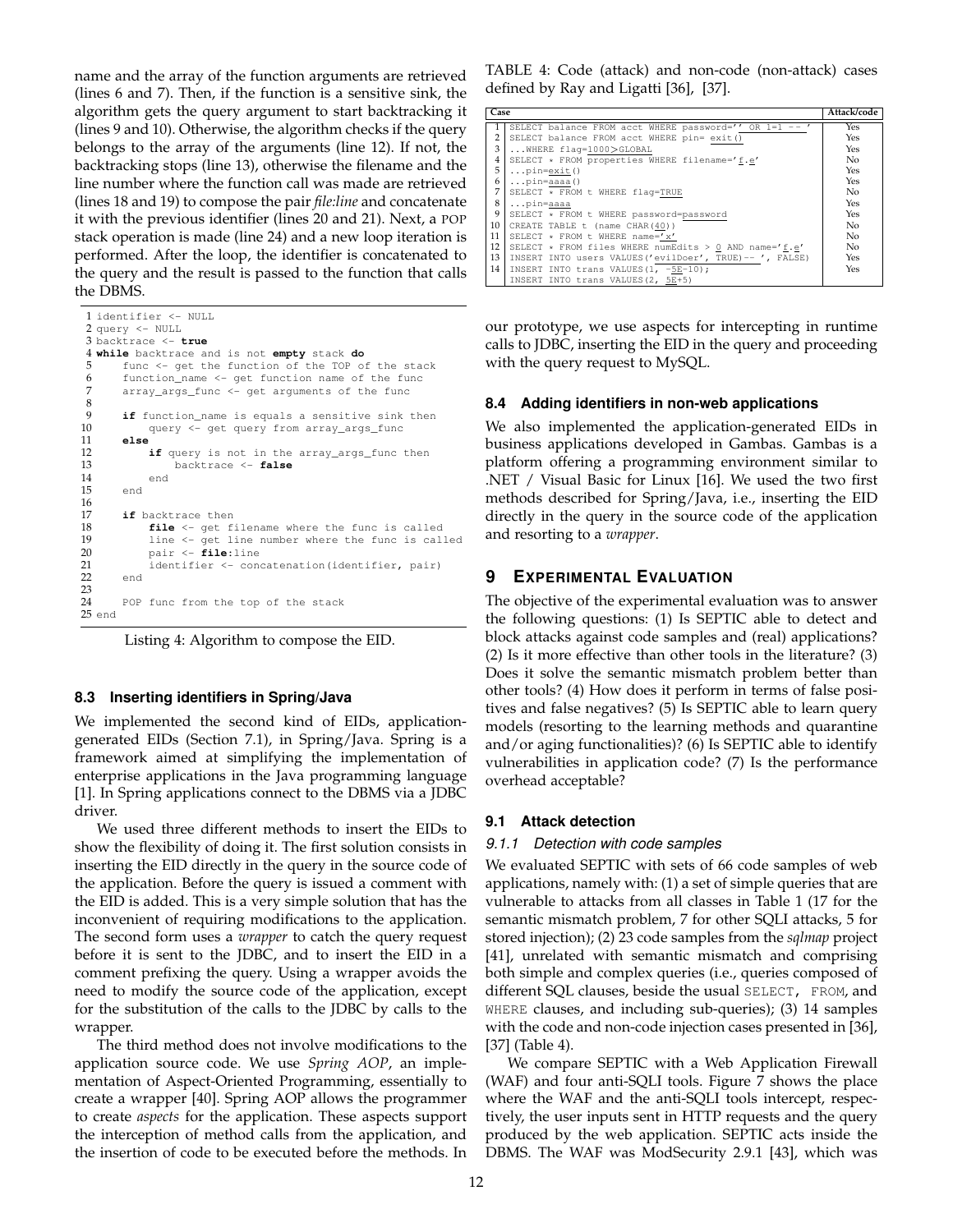

Fig. 7: Placement of the protections considered in the experimental evaluation: SEPTIC, anti-SQLI tools, and WAF.

configured with two OWASP core rule sets (CRSs), CRS 2.2.9 and CRS 3.0. ModSecurity is the most adopted WAF worldwide, with a stable rule set developed by experienced security administrators. In fact, it has been argued that its ability to detect attacks is hard to exceed [30]. It discovers SQLI and other types of attacks by inspecting HTTP requests. The anti-SQLI tools were: CANDID [4], AMNESIA [18], DIGLOSSIA [39] and SQLrand [7]. More information about them can be found in the related work (Section 12). Table 5 shows an estimation of the human effort needed to deploy and run SEPTIC in comparison to these tools. All require some effort, but SEPTIC seems to be the one that requires less.

TABLE 5: Features and human effort to deploy and use SEPTIC, the anti-SQLI tools, and ModSecurity.

|                          |                                                            | SEPTIC   | SQLrand | AMNESIA | CANDID                    | <b>DIGLOSSIA</b> | ModSecurity |
|--------------------------|------------------------------------------------------------|----------|---------|---------|---------------------------|------------------|-------------|
|                          | Server-side language dependence<br>Vulnerability diagnosis | (X)      | X       | X       | X                         | X                |             |
|                          | Ouarantine                                                 | (X)<br>X |         |         |                           |                  |             |
| Features                 | Aging                                                      | X        |         |         |                           |                  |             |
|                          | Detects SQLI attacks                                       | X        | X       | X       | X                         | X                | X           |
|                          | Detects stored injection attacks                           | X        |         |         |                           |                  | Χ           |
|                          | Monitors web applications                                  | X        | X       | X       | X                         | X                | $\chi$      |
|                          | Monitors non-web applications                              | X        |         |         |                           |                  |             |
|                          | Client configuration                                       |          | (X)     | (X)     | $\overline{(\mathsf{X})}$ | (X)              |             |
|                          | Application source code modification                       |          | X       | X       |                           | X                |             |
|                          | Application source code analysis                           |          |         | X       | X                         |                  |             |
|                          | Training phase                                             | $(X)^*$  | X       | X       | X                         | X                |             |
|                          | Re-training phase for new app versions                     |          | X       | X.      | X                         | X                |             |
| Human effort             | Analyze logs                                               | X        | $\chi$  | X       | X                         | X                | X           |
| $\overline{\mathcal{L}}$ | Modify the DBMS<br>$\cdot$ .                               | X        |         |         |                           |                  |             |

(X) optional

 $(X)^*$  the training method is optional, but not the incremental method

In the experiments described next, we want to study the detection capacities of SEPTIC when it learns the models through both training and incremental methods, and resorting to the quarantine functionality. To achieve this, we split the experiments in four phases to, respectively, confirm the existence of vulnerabilities, test the capacity of learning using both training methods individually and mixed with quarantine, and analyze of results in terms of detection.

*Phase 1: Confirming the vulnerabilities.* With SEPTIC turned *off*, we injected malicious user inputs created manually to confirm the presence of the vulnerabilities in the first set of code samples. Also, we injected the inputs (code and noncode) defined in the third set of samples (Table 4) to exploit the vulnerabilities from this group. We also employed the *sqlmap* tool to exploit automatically the vulnerabilities from the first two groups of code samples. *sqlmap* is widely used to perform SQLI attacks, both by security professionals and hackers, by injecting pre-defined malicious inputs coming with the tool and malcrafted inputs that it generates automatically.

*Phase 2: Learning the models using the training mode.* With SEP-TIC setup in *training mode*, we provided manually benign inputs to the code samples for the mechanism to build the models of *all* queries. We performed experiments both when SEPTIC employed only its own identifier (i.e., ID = IID) and when the Zend identifier was added to the IID as an EID  $(i.e., ID = IID + EID)$ . This means that the training phase was carried out two times, for SEPTIC to learn the QM using the two identifiers. In this way, the tests explained next were also done two times to determine the efficiency of each ID. Then, with SEPTIC in *detection mode* we run (i) the queries with benign inputs (different from those used in the training mode), to verify if SEPTIC learned the QMs correctly, and (ii) we run the attacks from the first phase to determine if they could be discovered. We observed that any query of (i) was not flagged as attack independently of the type of identifier used, meaning that SEPTIC learned and handled the QMs correctly. In addition, regarding queries of (ii) that detection outcomes were equivalent irrespective of the type of identifier. Moreover, all attacks run with SEPTIC knowing the QMs that were only identified by IID were detected by the *query similarity verification*, whereas the attacks deployed when SEPTIC only used QMs identified by both IID and EID were detected by *structural verification* or *syntactical verification*. Therefore, in the *analysis of the results* phase (see below), we only discuss the tests carried out when the external identifier was provided (i.e.,  $ID = IID$  $+$  EID).

*Phase 3: Learning the models using both training methods.* As a third experiment, we setup SEPTIC using a mix of the training and incremental methods and only IID as query identifier (i.e.,  $ID = IID$ ). The training method was applied only to a subset of the code samples, leaving a group of queries unlearned. Afterwards, in normal operation (incremental method) with quarantine enabled, (i) we injected benign inputs in some of those unlearned queries, and (ii) we run the attacks of the first phase in the remaining unlearned queries. We observed that SEPTIC was able to put in quarantine the QMs of the queries belonging to (i), and reported as attacks the queries of (ii). This was possible because the *query similarity verification* check was enough to distinguish queries provided from (i) and (ii), and so enough to discover the attacks. Next, the QMs stored in the *quarantined QMs* data store were analyzed for correctness and were moved to the *learned QMs* data store, and the QMs resulting from the attacks (i.e., queries of (ii)) were put in the *malicious QMs* data store. Then, the attacks from the first phase were performed by exploiting the queries of (i) and (ii), confirming that they could be identified, respectively, by the query similarity verification check, since SEPTIC saw those queries for first time, and by their QMs belonging to the malicious QMs data store. Lastly, we run the queries of (i) and (ii) using benign inputs. We observed that the queries from (i) matched the QMs stored in the learned QMs data stored, where these QMs were previously learned through the incremental method and using the quarantine mechanism, and the queries from (ii) were put in quarantine, since they were new to SEPTIC.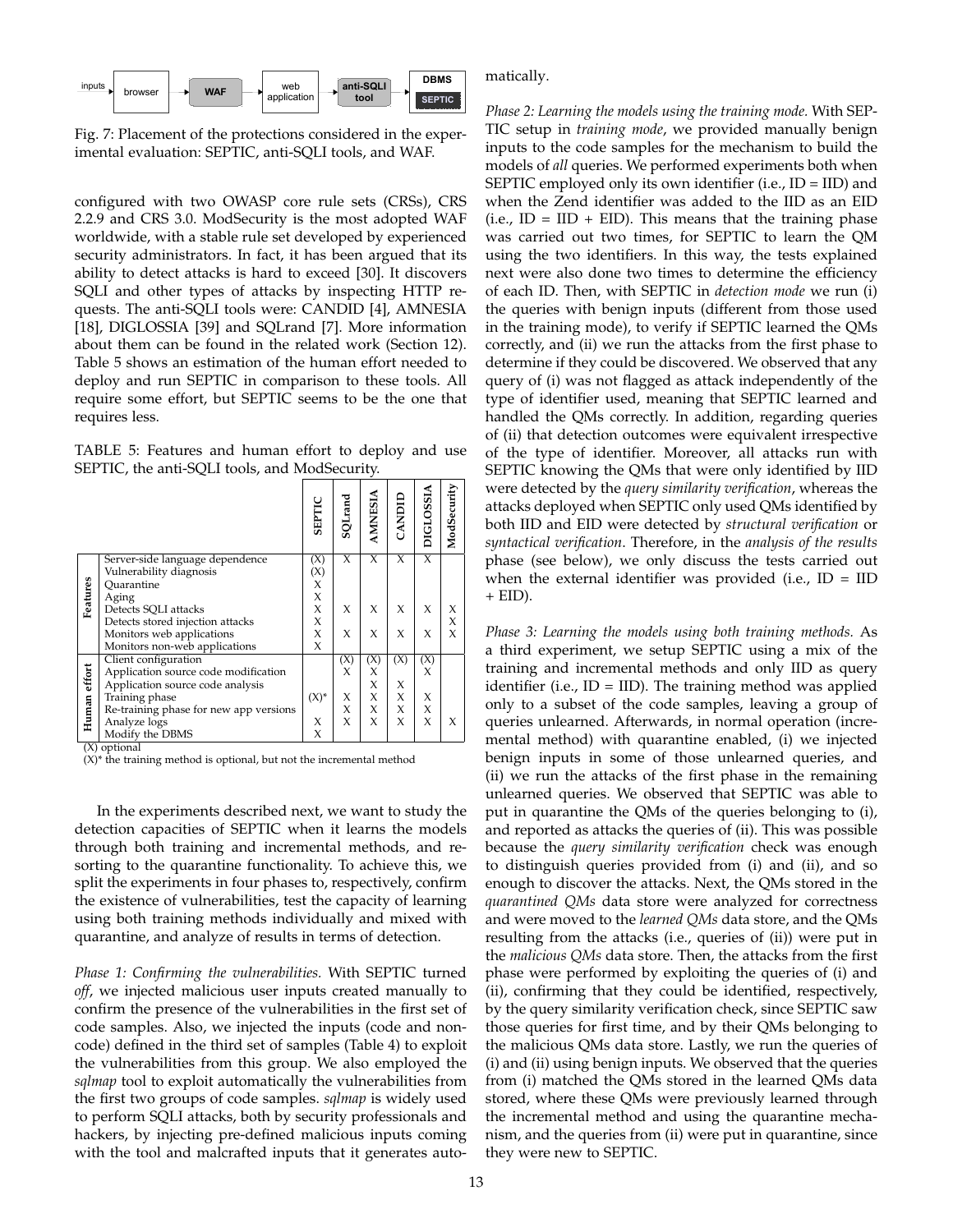*Phase 4: Analysis of the results.* The results of the second phase of experiments – *learning the models using training mode* – with the external identifier (EID) as part of the query ID  $(i.e., ID = IID + EID)$  are summarized in Table 6. There were 66 tests executed (third column), 61 of them corresponding to vulnerable code samples and the remaining 5 to valid codes (the 5 non-attack cases in Table 4).

SEPTIC found the 61 attacks (row 34) and did not flag the 5 non-attack cases (row 11). With regard to case 10 of Table 4, we highlight that although [36] considers it as being vulnerable, we are in disagreement because the input is an integer, which is the type expected by the *char* function. So, in our analysis, it is accounted as one of the 5 non-attacks. The last 3 cases of Table 4 were defined as being advanced cases of SQLI [37]. Case 12 is similar to case 4 and both were correctly found as non-attacks by SEPTIC. Case 13 mimics an INSERT query in its entirety; SEPTIC detected it via the *query similarity verification*. The last case is the most interesting as it transforms arithmetic operations (minus and plus) into scientific numbers. The attack was identified via *structural verification*, as SEPTIC considers the arithmetic operations as being nodes of the QM. Therefore, the QS of a query with a scientific number has less nodes than the QM. SEPTIC had neither false negatives nor positives (rows 35– 36) and correctly handled the semantic mismatch problem by discovering the attacks that exploited vulnerabilities of classes A, D, and E (rows 17–21), B (row 7), C (rows 8–9), and F–H (rows 26–30).

Columns 5 to 10 contain the results for the anti-SQLI tools and ModSecurity with the two CRSs. These approaches were unable to locate a significant part of the attacks (around 50%). For example, most of them could not identify stored procedure (row 7) and stored injection (rows 26–30) attacks. The anti-SQLI tools only discovered one of the attacks from the semantic mismatch class (rows 17–21). ModSecurity did a bit better because it detected this attack plus 1st order SQLI attacks with encoding and space evasion (A.1 and A.4, rows 17 and 19). However, ModSecurity could not locate 2nd order SQLI because in the second step of these attacks the malicious input comes from the DBMS, and not from the outside. The majority of the approaches also had a few false positives (except DIGLOSSIA and ModSecurity CRS 3.0). Overall, most of the problems that were observed are justified by difficulties in dealing with the semantic mismatch and the Ray and Ligatti code samples (row 10), namely when the injected queries included non-code characters that are not recognized by the tools, but are at the base of the attacks.

The answer to the first five questions is positive. We conclude that the proposed approach to detect and block (SQL and stored) injection attacks is effective because it uses the same information as the DBMS execution engine, without the need of assumptions about how the queries are run, which is the root of the semantic mismatch problem. Moreover, the quarantine mechanism is beneficial to reduce false positives and false negatives, and a way of complementing SEPTIC's training mechanism. Although not shown in the table, the experiments with SEPTIC with the two types of identifiers gave similar results. This indicates

that in terms of detection capability, the use of internal identifiers (IID) is as effective as the combination of internal and external identifiers  $(III + EID)$ . However, the second kind of identifier brings the extra benefit of assisting on the discovery of the exploited vulnerabilities. We used the identifiers produced by Zend to look for the bugs in the code samples, and they had a high level of accuracy to locate the source of the problem. Therefore, this allows us to answer positively to the question 6.

## *9.1.2 Detection with real software*

SEPTIC was used to protect the database of 10 different open source PHP web applications (e.g., hospital and school management, message forums, and bibliographic references) and a non-web application. The *wapiti* scanner [46] carried out the attacks in the experiments with the web applications. *wapiti* searches web applications looking for scripts and forms where it can place data. Then, it acts as a fuzzer to do the attacks, injecting malicious data. When SEPTIC stopped an attack, we resorted to the EIDs to help locate the vulnerabilities in web applications code. Table 7 summarizes the detection results with web and non-web applications. SEPTIC identified 91 attacks associated with the exploitation of 31 distinct vulnerabilities – 22 SQLI and 9 stored injection. The stored injections were RFI, OSCI, RCI or stored XSS.

In the experiments described next, we want to study the SEPTIC behavior when it resorts to the *aging* functionality, processes complex queries such as dynamic queries (e.g., queries that are built dynamically by users), and deals with non-web applications. To do so, the experiments are split in four phases:

*Phase 1: Aging functionality and vulnerability identification. wapiti* could successfully exploit three SQLI vulnerabilities in *ZeroCMS*, which SEPTIC was able to stop before corrupting the database. The EIDs supported the discovery of the vulnerabilities in the source code. These vulnerabilities are actually not new as they appear in the public databases CVE [12] and OSVDB [32] with identifiers CVE-2014-4194, CVE-2014-4034 and OSVDB ID 108025.

We generated a new version of ZeroCMS by fixing the vulnerabilities. The changes did not alter the queries, but caused them to move from the original place in the files. Notice that even though queries were not modified, and therefore their IIDs remained the same, they had a new EID because of the novel location in the code. Therefore, they had an ID for which no QM existed. This new version of the application was utilized to study the *aging* functionality of SEPTIC. To do so, SEPTIC was kept in *normal operation* (incremental method) and we configured the aging time for three days (instead of the usual months). Then, ZeroCMS was tested with benign and malicious inputs (attacks) to exercise the queries that moved in the code.

The queries carrying benign inputs were learned (i.e., the QM), while the queries resulting from the malicious inputs were flagged as attacks by the *query similarity verification* check. Afterwards, we repeated the attacks and confirmed that they were immediately discarded. Three days later, we also observed that the *aged QMs* data store had the (new) QMs that were not tested again and the (old) QMs from the previous ZeroCMS version. We manipulated the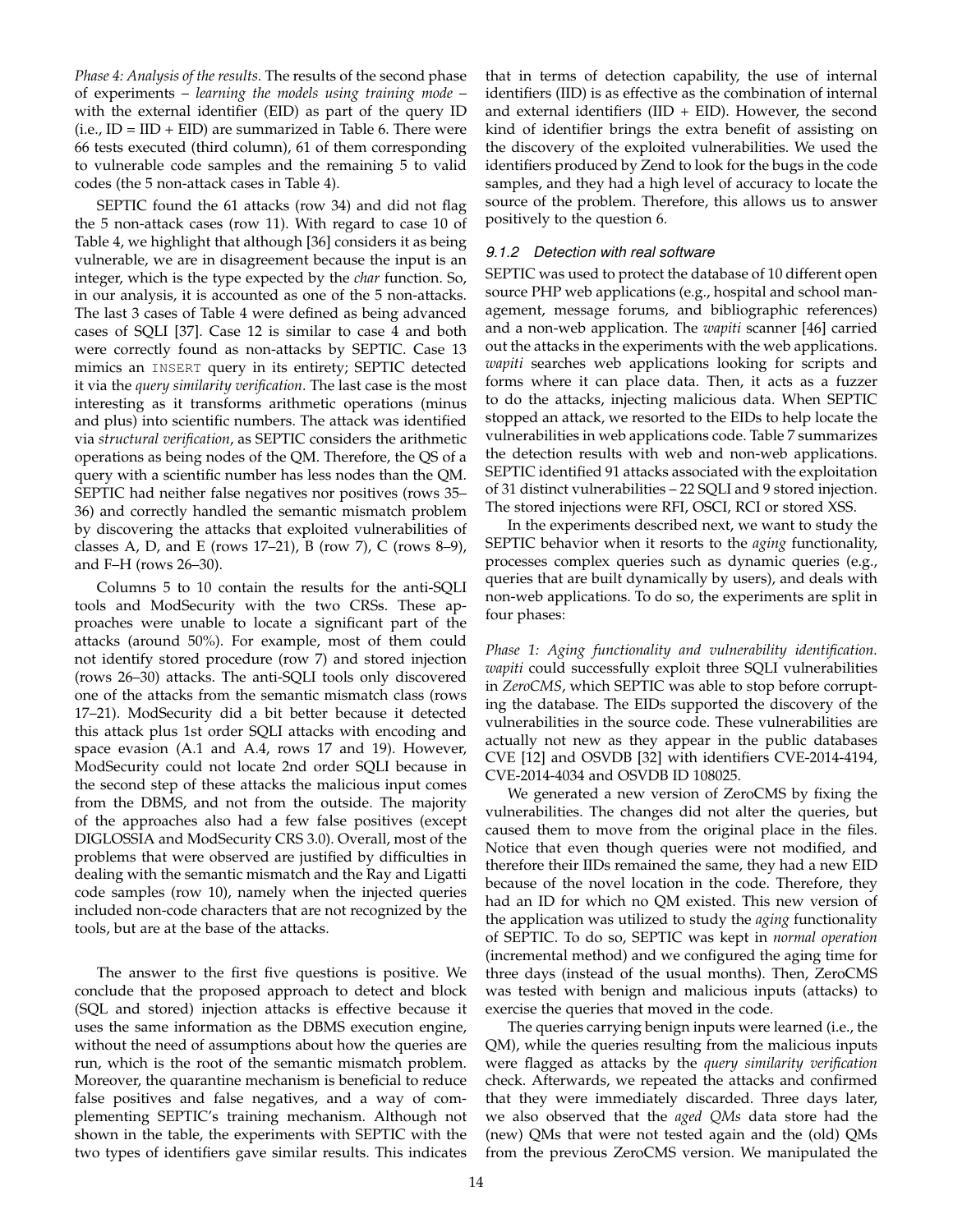TABLE 6: Detection of attacks with code samples.

| Type of attack  |                                                                        | N. Tests        | <b>SEPTIC</b>   | anti-SOLI tools |                 |                    |                  | ModSecurity WAF  |                 |
|-----------------|------------------------------------------------------------------------|-----------------|-----------------|-----------------|-----------------|--------------------|------------------|------------------|-----------------|
|                 |                                                                        |                 |                 | SOLrand         | <b>AMNESIA</b>  | <b>CANDID</b>      | <b>DIGLOSSIA</b> | <b>CRS 2.2.9</b> | <b>CRS 3.0</b>  |
|                 | SQLI without sanitization and semantic mismatch (S.1, S.2, B, C, D, E) |                 |                 |                 |                 |                    |                  |                  |                 |
| 3               | Syntax structure 1st order                                             |                 | Yes             | Yes             | Yes             | Yes                | Yes              | <b>Yes</b>       | Yes             |
| 4               | Syntax structure 2nd order                                             |                 | Yes             | Yes             | Yes             | No                 | N <sub>o</sub>   | N <sub>o</sub>   | N <sub>o</sub>  |
| 5               | Syntax mimicry 1st order                                               |                 | Yes             | N <sub>o</sub>  | No              | N <sub>o</sub>     | Yes              | Yes              | Yes             |
| 6               | Syntax mimicry 2nd order                                               |                 | Yes             | N <sub>o</sub>  | No              | No                 | N <sub>o</sub>   | N <sub>o</sub>   | N <sub>o</sub>  |
| 7               | Stored procedure                                                       |                 | Yes             | N <sub>o</sub>  | No              | No                 | N <sub>o</sub>   | N <sub>o</sub>   | N <sub>o</sub>  |
| 8               | Blind SQLI syntax structure                                            |                 | Yes             | Yes             | Yes             | Yes                | Yes              | Yes              | Yes             |
| 9               | Blind SQLI syntax mimicry                                              |                 | Yes             | No              | No              | No                 | Yes              | Yes              | Yes             |
| 10              | Ray & Ligatti code                                                     | Q               | 9               | 3               | $\overline{4}$  | 4                  | 8                | 3                | 2               |
| 11              | Ray & Ligatti non-code                                                 | 5 (non-attacks) | $\Omega$        | $\overline{2}$  | 1               | $\overline{2}$     | $\Omega$         |                  | $\Omega$        |
| 12              | sqlmap project                                                         | 23              | 23              | 23              | 23              | 23                 | 23               | 23               | 23              |
| $\overline{13}$ | Flagged as attack                                                      |                 | 39              | $\overline{31}$ | $\overline{31}$ | $\overline{31}$    | $\overline{35}$  | $\overline{31}$  | $\overline{29}$ |
| 14              | False positives                                                        |                 | $\mathbf{0}$    | $\overline{2}$  | 1               | $\overline{2}$     | $\mathbf{0}$     | $\mathbf{1}$     | $\Omega$        |
| 15              | False negatives                                                        |                 | $\Omega$        | 10              | 9               | 10                 | 4                | 9                | 10              |
|                 | SOLI with sanitization and semantic mismatch (S.1, S.2, A.1-A.5, D, E) |                 |                 |                 |                 |                    |                  |                  |                 |
| 17              | Syntax structure 1st order                                             | 4               | 4               | $\overline{0}$  | 0               | 0                  | $\overline{0}$   | $\overline{2}$   | $\overline{2}$  |
| 18              | Syntax structure 2nd order                                             | 4               | $\overline{4}$  | $\mathbf{0}$    | $\mathbf{0}$    | 0                  | 0                | $\Omega$         | $\Omega$        |
| 19              | Syntax mimicry 1st order                                               | 4               | 4               | $\Omega$        |                 | 0                  | 0                |                  |                 |
| 20              | Syntax mimicry 2nd order                                               | 4               | 4               | $\Omega$        | 0               | 0                  | 0                |                  | $\Omega$        |
| 21              | Numeric fields                                                         | $\mathbf{1}$    | $\mathbf{1}$    | $\mathbf{1}$    |                 |                    |                  |                  |                 |
| 22              | Flagged as attack                                                      |                 | $\overline{17}$ | $\mathbf{1}$    | 1               | 1                  | 1                | 5                | 5               |
| 23              | False positives                                                        |                 | $\mathbf{0}$    | $\Omega$        | $\Omega$        | $\theta$           | $\theta$         | $\Omega$         | $\Omega$        |
| 24              | False negatives                                                        |                 | $\Omega$        | 16              | 16              | 16                 | 16               | 12               | 12              |
|                 | Stored injection (F-H)                                                 |                 |                 |                 |                 |                    |                  |                  |                 |
| $\overline{26}$ | Stored XSS                                                             |                 | Yes             | No              | $\overline{No}$ | $\overline{N_{0}}$ | $\overline{No}$  | $\overline{No}$  | Yes             |
| 27              | <b>RFI</b>                                                             |                 | Yes             | N <sub>0</sub>  | N <sub>o</sub>  | N <sub>0</sub>     | N <sub>o</sub>   | N <sub>o</sub>   | Yes             |
| 28              | LFI                                                                    |                 | Yes             | N <sub>0</sub>  | N <sub>o</sub>  | N <sub>0</sub>     | N <sub>o</sub>   | N <sub>0</sub>   | Yes             |
| 29              | <b>RCI</b>                                                             |                 | Yes             | N <sub>o</sub>  | N <sub>o</sub>  | N <sub>o</sub>     | N <sub>o</sub>   | N <sub>o</sub>   | Yes             |
| 30              | <b>OSCI</b>                                                            | 1               | Yes             | No              | No              | No                 | No               | No               | Yes             |
| $\overline{31}$ | Flagged as attack                                                      |                 | 5               | $\overline{0}$  | $\overline{0}$  | $\overline{0}$     | $\overline{0}$   | $\overline{0}$   | $\overline{5}$  |
| 32              | False positives                                                        |                 | $\Omega$        | $\Omega$        | $\mathbf{0}$    | $\boldsymbol{0}$   | $\mathbf{0}$     | $\mathbf{0}$     | $\mathbf{0}$    |
| 33              | False negatives                                                        |                 | $\mathbf{0}$    | 5               | 5               | 5                  | 5                | 5                | $\Omega$        |
| 34              | Flagged as attack                                                      |                 | 61              | $\overline{32}$ | $\overline{32}$ | $\overline{32}$    | $\overline{36}$  | $\overline{36}$  | $\overline{39}$ |
| 35              | <b>False positives</b>                                                 |                 | $\mathbf{0}$    | $\overline{2}$  | $\mathbf{1}$    | $\overline{2}$     | $\mathbf{0}$     | 1                | $\mathbf{0}$    |
| 36              | <b>False negatives</b>                                                 |                 | $\mathbf{0}$    | 31              | 30              | 31                 | 25               | 26               | 22              |

TABLE 7: Detection of attacks in the exploitation of distinct vulnerabilities in real applications.

| Application        | version | <b>SQLI</b>    | Stored inj. | attacks |
|--------------------|---------|----------------|-------------|---------|
| Care2x             | 2.4     |                |             |         |
| Ceres CP           | 1.1.7   |                | 3           |         |
| Churchinfo         | 0.1     |                |             |         |
| Gambas application |         | 6              |             | 10      |
| measureit          | 1.1.4   |                |             |         |
| mybb               | 1.6.08  | 3              |             | 10      |
| PHP Address Book   | 8.1.19  | $\overline{2}$ |             | 20      |
| refbase            | 0.9.6   |                |             |         |
| Schoolmate         |         |                |             |         |
| WebChess           | 1.0.0   | 5              |             | 13      |
| <b>ZeroCMS</b>     | 1.0     | 3              |             | 26      |
| Total              |         | 22             | Q           | 91      |

application in order to force queries for those (new) QMs, and we saw that they were moved back to the *learned QMs* data store. Based on these experiments, we confirmed that the aging functionality is beneficial for handling new application releases. In addition, these results allow us to answer positively to question 5.

Most of the other applications also had security problems. For example, in *measureit* and *WebChess* was found respectively one attack that would exploit a stored injection vulnerability and thirteen different attacks for the five SQLI. SEPTIC managed to block all these attacks. In addition, we inspected the source code with the assistance of the EID identifiers registered in the log file, and they provided accurate indications about the location of the bugs. No problems were found in the *Churchinfo* and *refbase* applications. So, overall these results allow us to answer affirmatively to questions 1 and 5.

*Phase 2: Analysis of results for false positives and negatives.* To extend the analysis on false positives/negatives, we looked at three kinds of information kept by SEPTIC: (1) a log with all analyzed queries was checked to determine if there were malicious queries that had remained unblocked (false negatives); (2) the log of attacks was verified to find out if SEPTIC had erroneously flagged a benign query as malicious (false positives); (3) the notifications of the queries that were put in *quarantine* were inspected. We did not find any anomaly in points (1) and (2), meaning that SEPTIC did not report false positives and did not miss detections (false negatives). For point (3), we observed that SEPTIC correctly quarantined those queries for which there was no QM and that passed all checks (namely the query similarity verification). Most of these queries were actually benign, but a few of them were malicious. This is the desired behavior, as it prevents SEPTIC from making mistakes, allowing the administrator to take the final decision with regard to the validity of the queries. Therefore, these results give a positive answer to question 4.

*Phase 3: Process complex and dynamic queries.* Here we want to check how SEPTIC deals with complex and dynamic queries in terms of learning QMs and detecting attacks. *refbase* is a web application for managing bibliographic references. Besides allowing to insert, delete and update references, it also lets users search for references based on several criteria. This means that it is possible to create from simple reference searches (such as obtaining all references from a given author) to more elaborated ones, as for instance getting the references that contain 5 terms from a certain area, authors,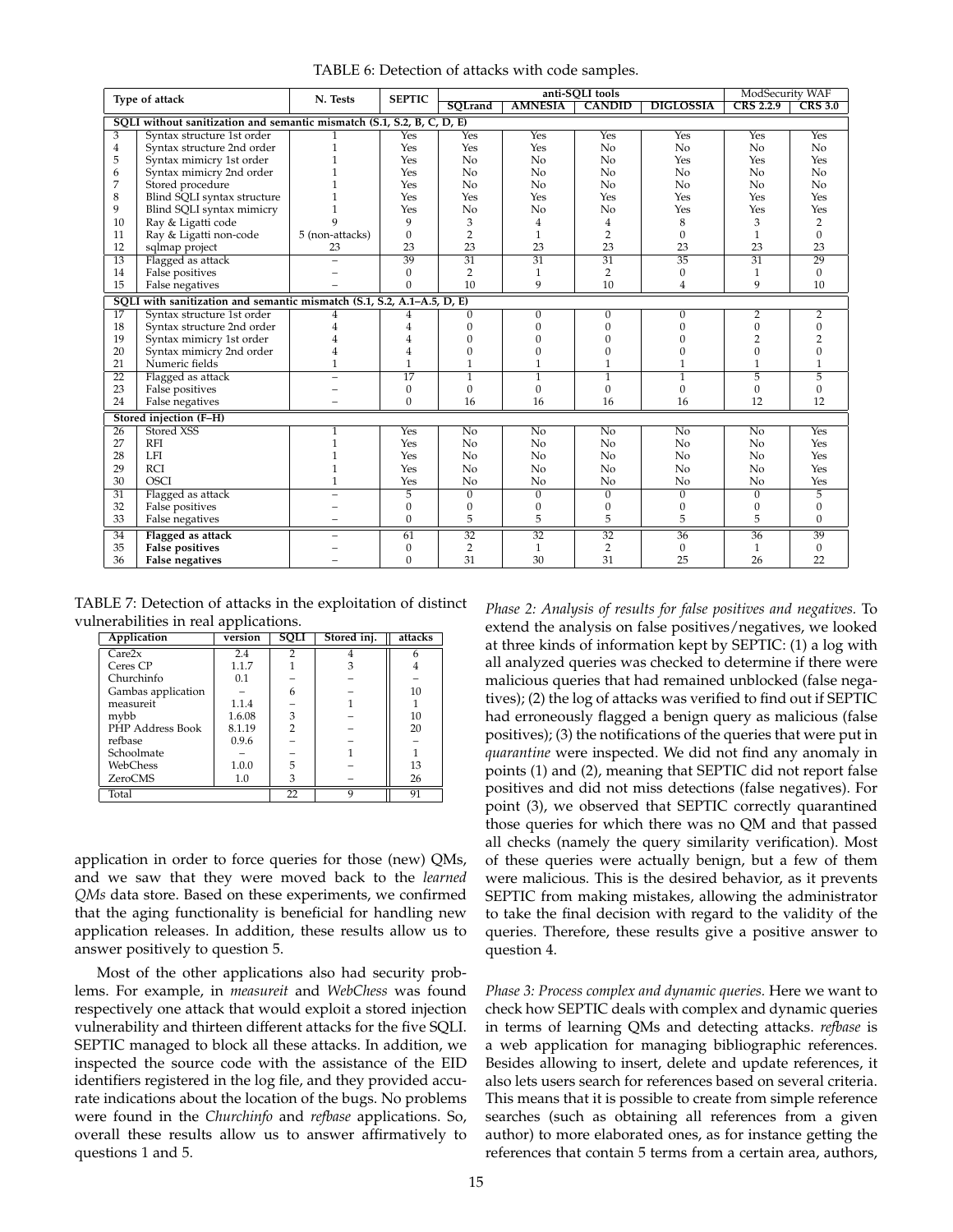and publisher. The application implements the queries associated with these searches dynamically, which sometimes can result in complex queries. These search queries are built at a single point of the source code, meaning that their EID is always the same. On the other hand, their IID can be different because dynamic queries can have diverse parameters, thus resulting in statements that are syntactically distinct. Therefore, when issued they may have an ID for which no QM exists.

We setup SEPTIC in training mode and performed bibliographic reference searches with different parameters in order to obtain simple and complex queries. Then, with SEPTIC in normal operation, we repeated the same searches and new ones for which there were no QMs. We observed that these latter queries caused their QMs to be put in quarantine, while the former queries matched the QMs in the *learned QMs* data store. In addition, we executed some attacks based on these queries and other new ones. SEPTIC correctly detected all of them: the attacks that tried to exploit queries corresponding to QMs that SEPTIC knew were discovered by the first two SQLI verifications; the novel attacks were found by the third SQLI verification. Therefore, we can conclude that SEPTIC processes correctly complex and dynamic queries, both by building their QMs and detecting attacks.

*Phase 4: Detection in non-web applications.* We developed a vulnerable Gambas application to manage contacts, i.e., an address book [16]. The application contains eight queries from which six are vulnerable to SQLI. We trained SEPTIC using the incremental method (Section 6), i.e., by forcing the application to issue non-malicious queries to the database. Then, we injected different kinds of attacks, which were correctly identified by SEPTIC. Row 5 of Table 7 shows these results, where ten attacks were issued against the SQLI bugs. Therefore, these results give a positive answer to question 1.

#### **9.2 Performance overhead**

To answer question 7, we evaluated the overhead of SEPTIC using BenchLab v2.2 [10] with the *PHP Address Book*, *refbase* and *ZeroCMS* applications. BenchLab is a testbed for web application benchmarking. It generates realistic workloads, then it replays their traces using web browsers while measuring the application performance.

We have set up a network composed of six identical machines: Intel Pentium 4 CPU 2.8 GHz (1-core and 1-thread) with 2 GB of RAM, running Linux Ubuntu 14.04. Two machines played the role of servers: one run the MySQL DBMS with SEPTIC; the other executed an Apache web server with Zend and the web applications, and Apache Tomcat to run the BenchLab server. The other four machines were used as client machines, running BenchLab clients and Firefox web browsers to replay workloads previously stored by the BenchLab server, i.e., to issue a sequence of requests to the web application being benchmarked. The BenchLab server has the role of managing the experiments.

We evaluated SEPTIC with its four combinations of protections turned on and off (SQLI and stored injection on/off) and compared them with the original MySQL without SEPTIC installed (base)<sup>5</sup>. For that purpose, we created several scenarios, varying the number of client machines and browsers. The *ZeroCMS* trace was composed of 26 requests to the web application with queries of several types (SELECT, UPDATE, INSERT and DELETE). The traces for the other applications were similar but for *PHP Address Book* the trace had 12 requests, while for *refbase* it had 14 requests. All traces involved downloading images, cascading style sheets documents, and other web objects. Each browser executes the traces in a loop many times.

Table 8 summarizes the performance measurements. The main metric assessed was the *latency*, i.e., the time elapsed between the browser starts sending a request and finishes receiving the corresponding reply. For each configuration the table shows the *average latency* and the *average latency overhead* (i.e., the average latency divided by the latency obtained with MySQL without SEPTIC, multiplied by 100). These values are presented as a pair *(latency (ms), overhead (%))* and are shown in the 4th to 8th columns of the table. The 1st column characterizes the scenario, varying the number of client machines (*PCs*) and browsers (*brws*). The next two columns show the number of times that each configuration was tested with a trace (*num exps*) and the total number of requests done in these executions (*total reqs*). Each configuration was tested with 5500 trace executions, in a total of 87,200 requests (last row of the table). The latency obtained with MySQL without SEPTIC is shown in the 4th column and the SEPTIC combinations in the next four.

TABLE 8: Performance overhead of SEPTIC measured with Benchlab for three web applications: *PHP Address Book*, *refbase* and *ZeroCMS*. Latencies in ms, overheads in %.

| $N.$ PCs                                                     | Num                   | Total | Base     | SEPTIC: SQL injection - stored injection |                                                                 |             |           |  |  |  |
|--------------------------------------------------------------|-----------------------|-------|----------|------------------------------------------|-----------------------------------------------------------------|-------------|-----------|--|--|--|
| & brws                                                       | exps                  | reqs  |          | off-off                                  | on-off                                                          | off–on      | on-on     |  |  |  |
| <i>refbase</i> varying the number of PCs, one browser per PC |                       |       |          |                                          |                                                                 |             |           |  |  |  |
| 1PC                                                          | 70                    | 980   | $430 -$  | 431, 0.23                                | 432, 0.47                                                       | 433, 0.70   | 434, 0.93 |  |  |  |
| 2 PCs                                                        | 120                   | 1680  | $430 -$  | 433, 0.70                                | 433, 0.70                                                       | 433, 0.70   | 436, 1.40 |  |  |  |
| 3 PCs                                                        | 170                   | 2380  | $435, -$ | 437, 0.46                                | 440, 1.15                                                       | 441, 1.38   | 442, 1.61 |  |  |  |
| 4 PCs                                                        | 220                   | 3080  | $435, -$ | 438, 0.69                                | 439, 0.92                                                       | 442, 1.61   | 443, 1.84 |  |  |  |
|                                                              |                       |       |          |                                          | <i>refbase</i> with four PCs and varying the number of browsers |             |           |  |  |  |
| 8 brws                                                       | 420                   | 5880  | $504, -$ | 506.0.40                                 | 510.1.19                                                        | 513.1.79    | 516, 2.38 |  |  |  |
| 12 brws                                                      | 620                   | 8680  | $530, -$ | 532, 0.38                                | 535, 0.94                                                       | 539, 1.70   | 544, 2.64 |  |  |  |
| 16 brws                                                      | 820                   | 11480 | $540 -$  | 541, 0.19                                | 545, 0.93                                                       | 550, 1.85   | 553, 2.41 |  |  |  |
| 20 brws                                                      | 1020                  | 14280 | $570, -$ | 573, 0.53                                | 575, 0.88                                                       | 581, 1.93   | 584, 2.46 |  |  |  |
| PHP Address Book with four PCs                               |                       |       |          |                                          |                                                                 |             |           |  |  |  |
| 20 brws                                                      | 1020                  | 12240 | 79, –    | 79.26, 0.33                              | 79.50, 0.63                                                     | 80.60, 2.03 | 81, 2.53  |  |  |  |
|                                                              | ZeroCMS with four PCs |       |          |                                          |                                                                 |             |           |  |  |  |
| 20 brws                                                      | 1020                  | 26520 | $239 -$  | 240, 0.42                                | 241, 0.84                                                       | 243, 1.67   | 245, 2.51 |  |  |  |
| AO/Total                                                     | 5500                  | 87200 |          | 0.41%                                    | 0.82%                                                           | 1.65%       | 2.24%     |  |  |  |

The first set of experiments evaluated the overhead of SEPTIC with the *refbase* application (rows 3–6). We run a single Firefox browser in each client machine but varied the number of these machines from 1 to 4. For each additional machine we increase the number of experiments (*num exps*) by 50. Figure 8 represents graphically these results, showing the (a) latency measurements and the (b) latency overhead of the different SEPTIC configurations. SQLI and stored injection on/off is represented by Y/N. The most interesting conclusion taken from the figure is that the overhead of running SEPTIC is very low, always below 2%. Another interesting conclusion is that SQLI detection has

5. Notice that the *off–off* combination is not the same as the *base* because some code of SEPTIC is executed to check if protections are turned on or off.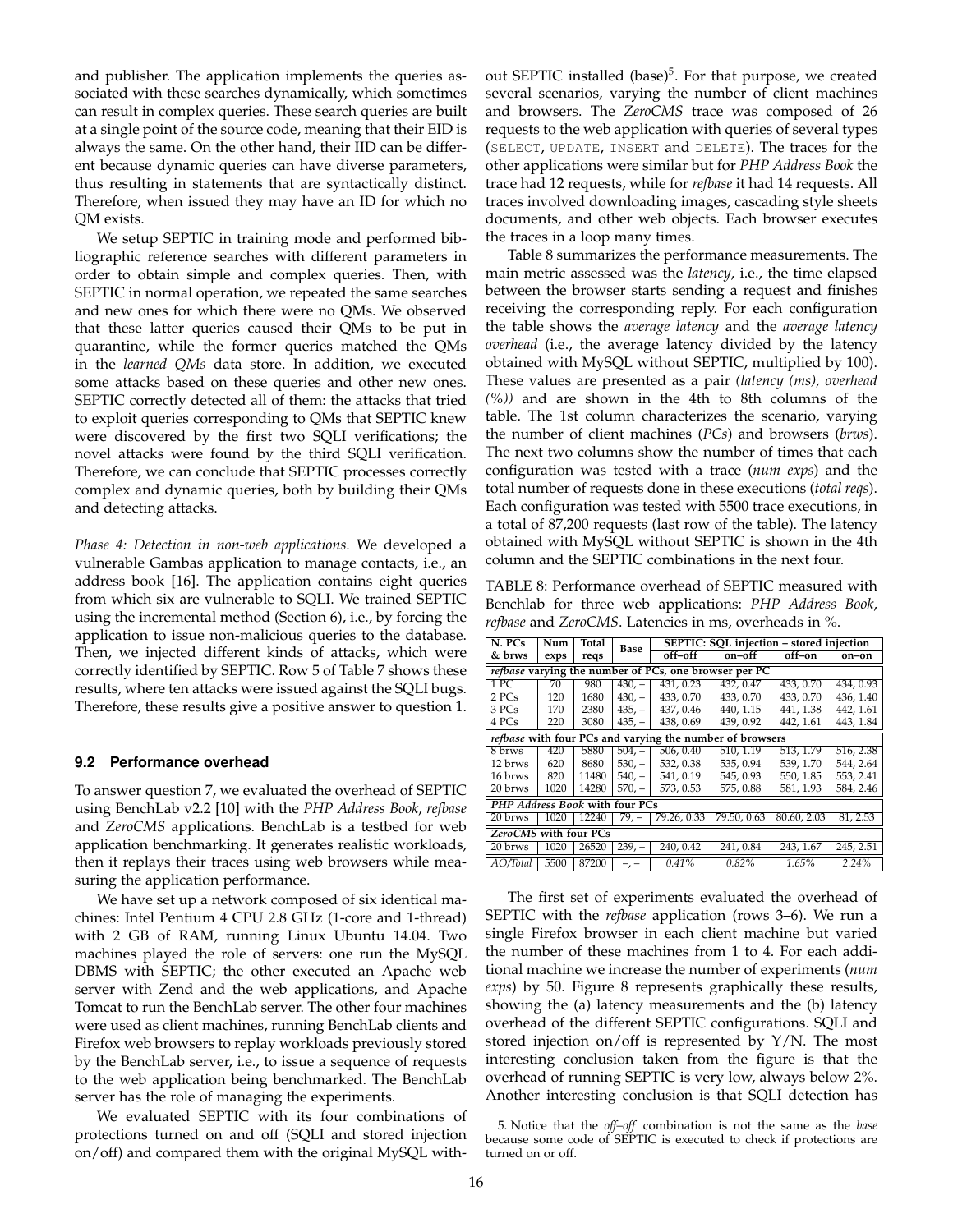

(a) Latency ber of PCs, each one with a single browser. Fig. 8: Latency and overhead with *refbase* varying the num-(b) Overhead



Fig. 9: Overhead with *refbase* with 4 PCs and varying the number browsers.

less overhead than stored injection detection, as the values for configuration NY are just slightly higher than those for YN. Finally, the overhead tends to grow with the number of PCs and browsers as the load increases.

The second set of experiments were again with *refbase*, this time with the number of client machines (PCs) set to 4 and varying the number of browsers (Table 8, rows 8–11). Figure 9 shows how the overhead varies when going from 1 to 4 PCs with browsers varying from 8 (2 per PC) to 20 (5 per PC). The results lead to similar conclusions as the first set of experiments. They also show that raising the number of browsers initially increases the overhead (Figure 8(b)), then stabilizes (Figure 9), as neither the CPU at the PCs nor the bandwidth of the network were the performance bottleneck.

The third and fourth sets of experiments used the *PHP Address Book* and *ZeroCMS* web applications and 20 browsers in 4 PCs (Table 8, rows 13 and 15). The overhead of all applications is similar for each SEPTIC configuration. This is interesting because the applications and their traces have quite different characteristics, which suggests that the overhead imposed by SEPTIC is independent of the serverside language and web application.

The average of the overheads varied between 0.82% and 2.24% (AO in last row of the table). This seems to be a reasonable overhead when compared to the overheads (as reported in original the papers) of the anti-SQLI tools used in Section 9.1.1: 3.35% for SQLrand; between 3.2% and 42.8% for CANDID; and a maximum of 13% for DIGLOSSIA. This suggests that SEPTIC is usable in real settings, answering positively question 7.

# **10 PROTECTING OTHER DBMSS**

The SEPTIC approach is not specific to MySQL. To show that this is the case, we discuss how to implement the approach in two other DBMSs, based on an analysis we have made of their source code. We analyzed MariaDB 10.0.20 [27] and

PostgreSQL 9.4.4 [35]. MariaDB is a fork of MySQL created around 2009 due to concerns over Oracle's acquisition of MySQL. PostgreSQL is the second most popular open source DBMS, after MySQL [38].

#### **10.1 MariaDB**

MariaDB has essentially the same architecture as MySQL. When a query is received, it parses, validates, and executes it (see Figure 2). The outcome of the parsing and validation phases is the same as in MySQL, a *list of stacks* where each stack of the list represents a clause of the query, and each of its nodes contains data about the query element. Moreover, the file that contains the calls to the functions that perform parsing, validation and execution of a query is the same as in MySQL: sql\_parser.cc. Therefore, SEPTIC can be implemented in MariaDB similarly to how it was in MySQL (Section 8.1).

#### **10.2 PostgreSQL**

The implementation of SEPTIC in PostgreSQL has some differences but also many similarities to the MySQL and MariaDB cases. The processing of a query in PostgreSQL involves four phases: parsing/validation, rewriting, planning/optimization, and execution. Again the SEPTIC module is inserted after the parsing phase, before the rewriting phase. Similarly to MySQL, a single file has to be modified (postgresql.c), adding essentially the same 20 lines of code that were added to MySQL. That file contains the function exec\_simple\_query that runs the four processing phases of a query. The code would be inserted after the call to function pg\_parse\_query that parses and validates the query, just before the call to the function that executes the rewriting phase (pg\_analyze\_and\_rewrite). SEPTIC might also be inserted after the rewriting phase, but the adaptation would be harder as rewriting produces a different data structure, a query tree.

The data structure resulting from the parsing phase is slightly different from MySQL's but still a *list of stacks*. Again each stack of the list represents a clause of the query (e.g., SELECT, FROM) and its nodes a query element. PostgreSQL tags the query elements with their types and distinguishes the primitive types (e.g., integer, float/real, string). The nodes of the stacks contain this information similarly to what happens in MySQL, but the tags, the structure of the nodes, and the way they are organized in the stack are different from MySQL. Therefore, the data structures used in PostgreSQL and MySQL are similar, but the current implementation of the module *SEPTIC detector* has to be modified, specifically: (1) the navigation in the *list of stacks*; (2) the identification of the data about the query elements in the nodes; and (3) the collection of this data. These modifications are related with the construction of query structure for every query.

## **11 DISCUSSION AND FUTURE WORK**

The detection of injection attacks to databases has deserved a significant attention by the research community, with several approaches and tools being proposed in the past.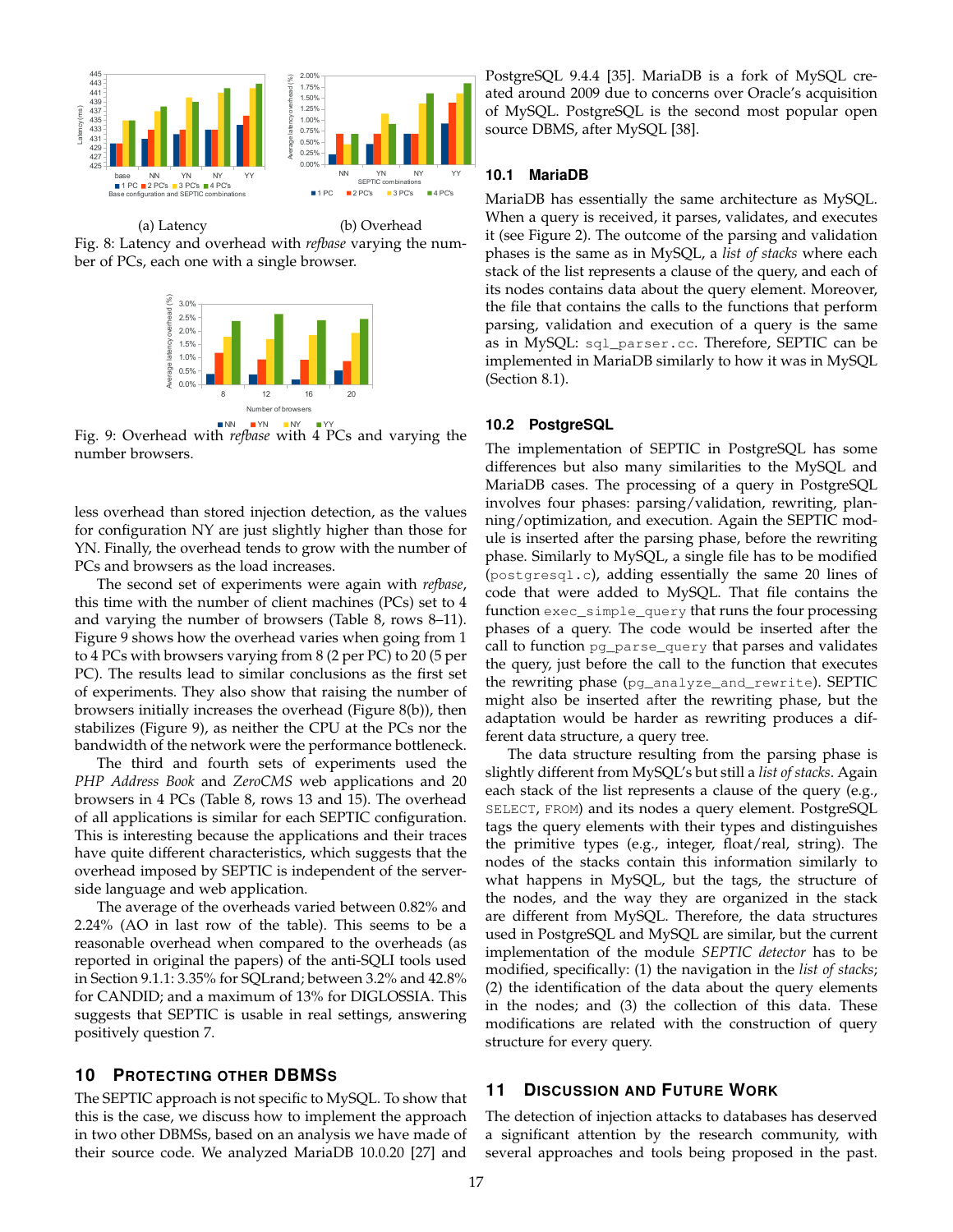SEPTIC explores a new point in the design space by identifying the attacks inside the DBMS, which has the benefit of precluding the semantic mismatch problem. The current design, implementation and evaluation has several limitations that suggest interesting open problems for future research:

- Our design assumes that the DBMS represents a query as a list of stacks. Although this is the most common method, other DBMSs could resort to different data structures. In this case, either it is possible to perform a translation between data structures or the tests for attack detection would have to be adapted to leverage from the available information.
- SEPTIC still requires some manual effort by the administrator, for instance to initiate the training or to assess the QM in the quarantine data store. A significant effort was made to eliminate this sort of tasks from the critical path of putting an application in production, but it would have been nice if a fully automated solution could have been created.
- The aging process allows queries to proceed if they correspond to a QM of a previous version of the application. However, it is possible that these models are no longer acceptable, as they may let attacks fit these QM. One solution to avoid this limitation is to employ a more aggressive senescence period, but this introduces trade-offs that need to be better understood.
- The current evaluation focuses mostly on SQL injection. The detection of stored injection attacks, including XSS, would need extra work to be thoroughly studied (but this probably requires a new, equally longer, paper).

# **12 RELATED WORK**

There is a vast corpus of research in web application security, so we survey only related runtime protection mechanisms, which is the category in which SEPTIC fits.

All the works we describe have a point in common that makes them quite different from our work: their focus is on *how to do detection or protection*. On the contrary, our work is more concerned with an architectural problem: *how to do detection/protection inside the DBMS*, so that it runs out of the box when the DBMS is started. None of the related works does detection inside the DBMS.

AMNESIA [18] and CANDID [4] are two of the first works about detecting SQLI by comparing the structure of an SQL query before and after the inclusion of inputs and before the DBMS processes the queries. Both use query models to represent the queries and do detection. AMNESIA creates models by analyzing the source code of the application and extracting the query structure. Then, AMNESIA instruments the source code with calls to a wrapper that compares queries with models and blocks attacks. CANDID also analyses the source code of the application to find database queries, then simulates their execution with benign strings to create the models. On the contrary, SEPTIC does not involve source code analysis or instrumentation. With SEPTIC we aim to make the DBMS protect itself, so both

model creation and attack detection are performed inside the DBMS. Moreover, SEPTIC aims to handle the semantic mismatch problem, so it analyses queries just before they are executed, whereas AMNESIA and CANDID do it much earlier. These two tools also cannot detect attacks that do not change the structure of the query (syntax mimicry).

Buehrer et al. [8] present a similar scheme that manages to detect mimicry attacks by enriching the models (parse trees) with comment tokens. However, their scheme cannot deal with most attacks related with the semantic mismatch problem. SqlCheck [42] is another scheme that compares parse trees to detect attacks. SqlCheck detects some of the attacks related with semantic mismatch, but not those involving encoding and evasion. Again, both these mechanisms involve modifying the application code, unlike SEPTIC.

DIGLOSSIA [39] is a technique to detect SQLI attacks that was implemented as an extension of the PHP interpreter. The technique first obtains the query models by mapping all query statements' characters to shadow characters except user inputs, and computes shadow values for all string user inputs. Second, for a query execution it computes the query and verifies if the root nodes from the two parsed trees are equal. Like SEPTIC, DIGLOSSIA detects syntax structure and mimicry attacks but, unlike SEPTIC, it neither detects second-order SQLI once it only computes queries with user inputs, nor encoding and evasion space characters attacks as these attacks do not alter the parse tree root nodes before the malicious user inputs are processed by the DBMS. Although better than AMNESIA and CANDID, it does not deal with all semantic mismatch problems.

Works based on anomaly intrusion detection systems also aim to detect SQLI attacks by comparing models with queries sent by web applications. Valeur et al. present one of these works [44]. The system also undergoes a training phase to create models (a set of profiles) of normal access to the database. In runtime it detects deviations from that model. SQL-IDS [22] is another system that compares queries against query specifications that define the query syntactic structure (a kind of model) implemented in the application. However, there is no information about how such specifications are created, despite the authors arguing that their source code does not need instrumentation. SQL-Prob [26] is a proxy-based system that also uses models previously extracted by a specific data collection phase. Afterwards, the system evaluates the queries produced by applications, parsing them, and extracting their user inputs, then validates the inputs against the parse tree, resorting to an input repository. For web services Laranjeiro et al. [25] propose a similar approach to discover SQL and XPath injection attacks. In a first phase, their approach learns regular requests by representing them into invariant statements (a kind of models), and later protects web services by matching incoming requests with those collected in the learning phase. Moreover, the approach uses heuristics to deal with incoming requests which the approach does not learn as invariant. All these systems, like the previously mentioned tools, are external to the DBMS, so they do not use our approach to deal with the semantic mismatch problem.

Machine learning approaches for detection SQLI have been emerging. idMAS-SQL is one of these works [34].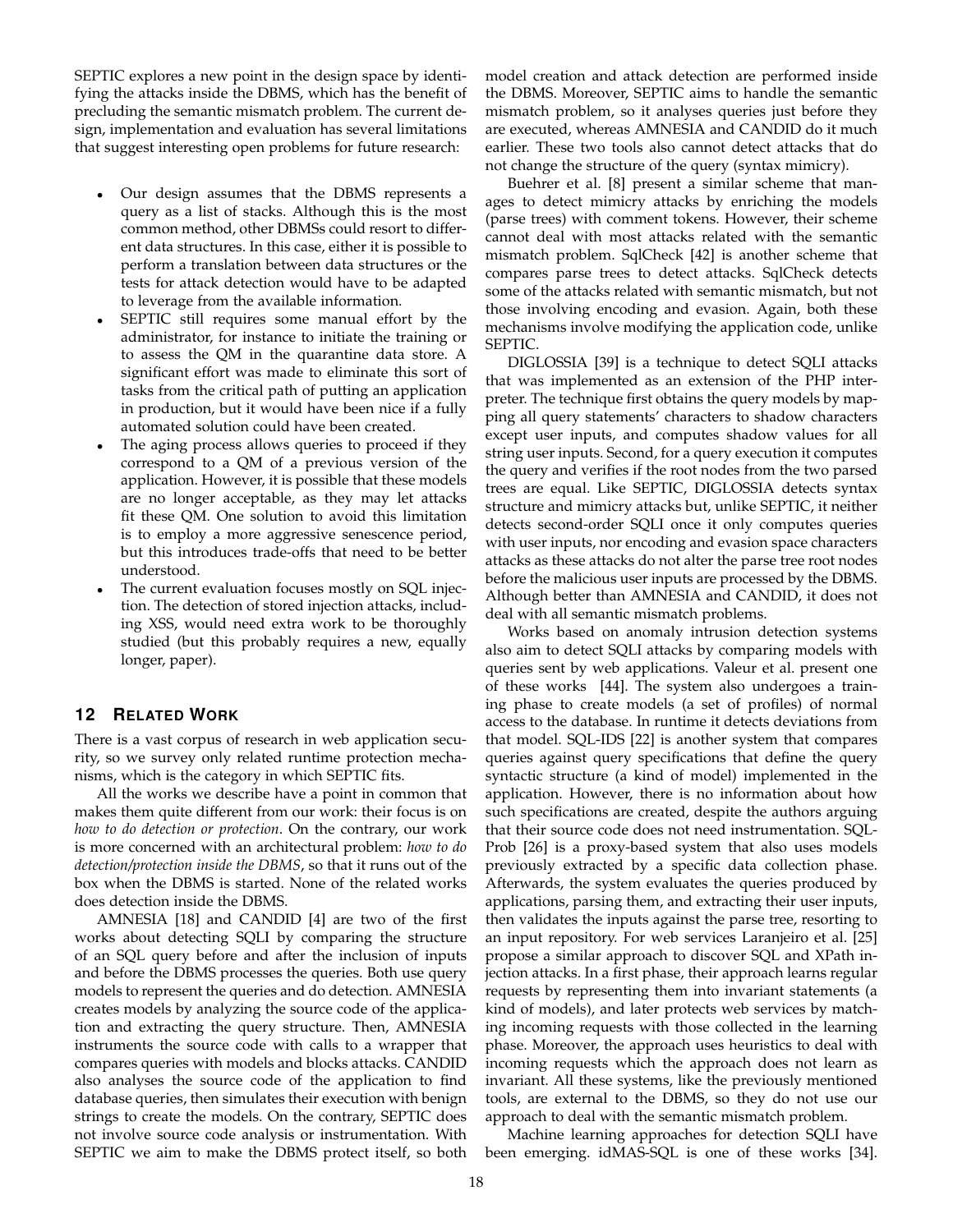SOFIA [9] also uses machine learning to classify queries issued by applications, resorting to a clustering algorithm. The tool has a training phase to get the parse tree from legitimate queries and to create clusters with these trees. Afterwards, in evaluating phase it classifies as attack the queries that do not fit any cluster.

Dynamic taint analysis tracks the flow of user inputs in the application and verifies it they reach dangerous instructions. Xu et al. [47] show how this technique can be used to detect SQLI and reflected XSS. They annotate the arguments from source functions and sensitive sinks as untrusted and instrument the source code to track the user inputs to verify if they reach the untrusted arguments of sensitive sinks (e.g., functions that send queries to the database). ARDILLA [23] creates attack vectors which contain mutations of user inputs generated previously, and then deploys such vectors, tracking the inputs and verifying if they exploit SQLI and XSS vulnerabilities. A different but related idea is implemented by CSSE that protects PHP applications from SQLI, XSS and OSCI by modifying the platform to distinguish between what is part of the program and what is external (input), defining checks to be performed to the latter [33] (e.g., if the query structure becomes different due to inputs). WASP does something similar to block SQLI attacks [19]. SEPTIC does not track inputs in the application, but runs in the DBMS.

Recently, Masri et al. [28] and Ahuja et al. [2] presented two works about prevention of SQLI attacks. The first presents a tool called SQLPIL that simply transforms SQL queries created as strings into prepared statements, preventing SQLI in the source-code. The second, presents three new approaches to detect and prevent SQLI attacks based on rewriting queries, encoding queries and adding assertions to the code. However, these approaches are not even evaluated experimentally. Again, both works involve instrumenting and modifying the application code, unlike SEPTIC that works inside the DBMS.

# **13 CONCLUSION**

The paper explores a new form of protection from attacks against web and business application databases. It presents the idea of catching attacks inside the DBMS, letting it protected from SQLI and stored injection attacks. Moreover, by putting protection inside the DBMS, we show that it is possible to detect and block sophisticated attacks, including those related with the semantic mismatch problem. As a second idea, it presents a form of identifying vulnerabilities in application code, when attacks are detected. The paper also presents SEPTIC, a mechanism implemented inside MySQL. In order to do detection, SEPTIC resorts to a learning phase, and quarantine and aging processes that deal with models of queries, creating and managing them. The mechanism was experimented both with synthetic code with vulnerabilities inserted on purpose and with open source PHP web applications, and other type of applications. This evaluation suggests that the mechanism can detect and block the attacks it is programmed to handle, performing better that all other tools in the literature and the WAF most used in practice, and can identify the vulnerabilities in code of applications, when the attacks attempted exploit them.

The performance overhead evaluation of SEPTIC inside MySQL shows an impact of around 2.2%, suggesting that our approach can be used in real systems.

*Acknowledgments.* This work was partially supported by the EC through project FP7-607109 (SEGRID), and by national funds through Fundação para a Ciência e a Tecnologia (FCT)/MCTES (PIDDAC)/FEDER with reference to project AAC-2/SAICT/2017-029058 (SEAL), and through FCT with references UID/CEC/00408/2013 (LASIGE) and UID/CEC/50021/2013 (INESC-ID).

## **REFERENCES**

- [1] Spring framework, 2014. http://spring.io/.
- [2] B. Ahuja, A. Jana, A. Swarnkar, and R. Halder. On preventing SQL injection attacks. *Advanced Computing and Systems for Security*, 395:49–64, 2015.
- [3] Akamai Technologies. Q1 2016 state of the internet / security report. June 2016.
- [4] S. Bandhakavi, P. Bisht, P. Madhusudan, and V. N. Venkatakrishnan. CANDID: preventing SQL injection attacks using dynamic candidate evaluations. In *Proceedings of the 14th ACM Conference on Computer and Communications Security*, pages 12–24, Oct. 2007.
- [5] C. A. Bell. *Expert MySQL*. Apress, 2007.
- [6] T. Berners-Lee, R. Fielding, and L. Masinter. Uniform resource identifier (URI): Generic syntax. IETF Request for Comments: RFC 3986, Jan. 2005.
- [7] S. W. Boyd and A. D. Keromytis. SQLrand: Preventing SQL injection attacks. In *Proceedings of the 2nd Applied Cryptography and Network Security Conference*, pages 292–302, 2004.
- [8] G. T. Buehrer, B. W. Weide, and P. Sivilotti. Using parse tree validation to prevent SQL injection attacks. In *Proceedings of the 5th International Workshop on Software Engineering and Middleware*, pages 106–113, Sept. 2005.
- [9] M. Ceccato, C. D. Nguyen, D. Appelt, and L. C. Briand. SOFIA: An automated security oracle for black-box testing of sql-injection vulnerabilities. In *Proceedings of the 31st IEEE/ACM International Conference on Automated Software Engineering*, pages 167–177, 2016.
- [10] E. Cecchet, V. Udayabhanu, T. Wood, and P. Shenoy. Benchlab: An open testbed for realistic benchmarking of web applications. In *Proceedings of the 2nd USENIX Conference on Web Application Development*, 2011.
- [11] J. Clarke. *SQL Injection Attacks and Defense*. Syngress, 2009.
- [12] CVE. http://cve.mitre.org.
- [13] A. Douglen. SQL smuggling or, the attack that wasn't there. Technical report, COMSEC Consulting, Information Security, 2007.
- [14] M. Dowd, J. Mcdonald, and J. Schuh. *Art of Software Security Assessment*. Pearson Professional Education, 2006.
- [15] J. Fonseca, N. Seixas, M. Vieira, and H. Madeira. Analysis of field data on web security vulnerabilities. *IEEE Transactions on Dependable and Secure Computing*, 11(2):89–100, 2014.
- [16] Gambas. http://gambas.sourceforge.net/.
- [17] T. Gigler, B. Glas, N. Smithline, and A. van der Stock. OWASP Top 10: The ten most critical web application security risks – RC2. Technical report, OWASP Foundation, 2017.
- [18] W. Halfond and A. Orso. AMNESIA: analysis and monitoring for neutralizing SQL-injection attacks. In *Proceedings of the 20th IEEE/ACM International Conference on Automated Software Engineering*, pages 174–183, Nov. 2005.
- [19] W. Halfond, A. Orso, and P. Manolios. WASP: protecting web applications using positive tainting and syntax-aware evaluation. *IEEE Transactions on Software Engineering*, 34(1):65–81, 2008.
- [20] M. Howard and D. LeBlanc. *Writing Secure Code for Windows Vista*. Microsoft Press, 1st edition, 2007.
- [21] JSoup. http://jsoup.org.
- [22] K. Kemalis and T. Tzouramanis. SQL-IDS: A specification-based approach for sql-injection detection. In *Proceedings of the 2008 ACM Symposium on Applied Computing*, pages 2153–2158, Mar. 2008.
- [23] A. Kiezun, P. J. Guo, K. Jayaraman, and M. D. Ernst. Automatic creation of SQL injection and cross-site scripting attacks. In *Proceedings of the 31st International Conference on Software Engineering*, pages 199–209, May 2009.
- [24] M. Koschany. Debian hardening, 2013. https://wiki.debian.org/ Hardening.